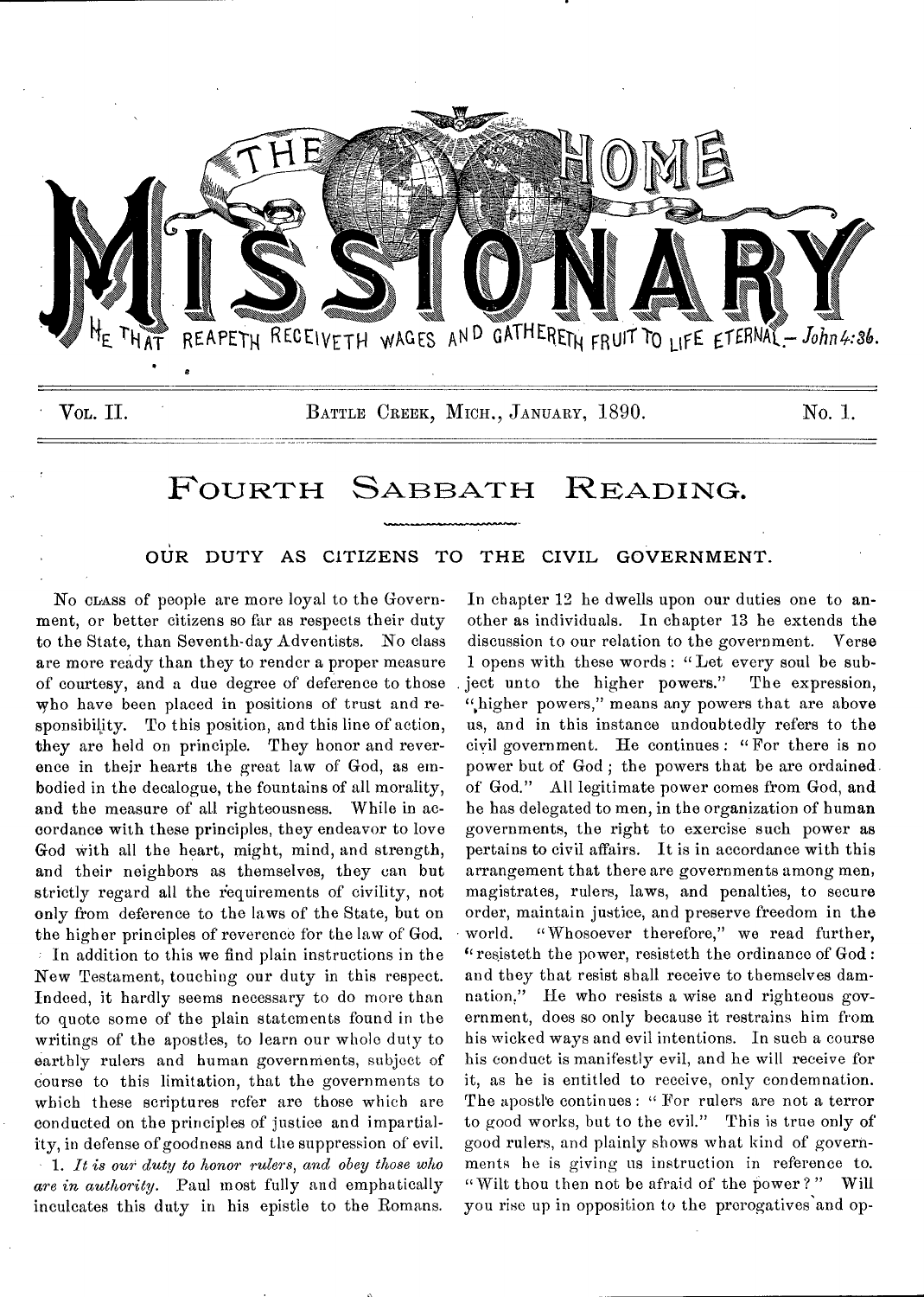erations of a good government ? None should do this, is the implied injunction. " Do that which is good, and thou shalt have praise of the same." All good citizens of any good government, are honored and protected by the government. Another apostle bears testimony to the same fact: "Submit yourselves to every ordinance of man for the Lord's sake : whether it, be to the king, as supreme ; or unto governors, as, unto them that are sent by him for the punishment of evil doers, and for the praise of them that do well<sup>1</sup>' 1 Peter 2:13, 14.

To the Romans<sup>i</sup> $(13:4)$  Paul continues: "For he is the minister of God to thee for good. But if thou do that which is evil, be afraid ; for he beareth not the sword in vain ; for he is the minister of God, a revenger to execute wrath upon him that doeth evil." If one conforms to the good laws of a good government, that government is bound, according to the arrangement which God has ordained, to see that his rights are maintained. But all laws must have penalties ; and when the authority of the State is defied, and its 'laws transgressed, those penalties can be properly visited upon the offender. "Wherefore ye must needs be subject, not only for wrath, but also for conscience' sake ; " that is, do not obey simply because punishment will follow transgression, but make it a matter of conscience, and obey because it is right to do so. Paul to Titus gives the same direction : "Put them in mind to be subject to principalities and powers, to obey magistrates, to be ready to every good work." Titus 3: 1.

*2. We should help support the government.* Having so plainly set forth our duty to obey magistrates and rulers, Paul next mentions another duty ; namely, the performance of our part in supporting the government. "For, for this cause," he says (Rom. 13:6), "pay ye tribute also. . . . Render therefore to all their dues: tribute to whom tribute is due; custom to whom custom."; Our Lord, also, both by example and precept taught the same lesson. Through Peter he paid tribute both for himself and his disciple (Matt.  $17:24-27$ ); and when discussing the question of tribute with the Pharisees and Herodians, he said: "Render therefore unto Cæsar the things that are Cæsar's'; and unto God the things that are God's." Mat<sup>t</sup>. 22:21. The propriety of this instruction is evident. The necessary machinery The necessary machinery and agents of the government involve inevitably a large expense; and this must be met by the payment of tribute or taxes by all loyal citizens.

3. We should pray for our rulers. It is our duty, not only to be subject to, and contribute toward, the support of the State; but we should remember, and

intercede for, in our prayers, all who are in authority. To Timothy Paul says: "I exhort, therefore, that first of all supplications, prayers, intercessions, and giving of thanks be made for all men ; for kings and for all that are in authority, that we may load a quiet and peaceable life in all godliness and honesty."

*4. Exceptions.* High above all power which has been delegated to men, God holds his own supreme claims upon the individual heart ; and when any human enactment is so framed as to conflict with our duty to God, we are not to regard it. That the foregoing instructions have reference to governments which are conducted on the principles of justice, and after the fear of God, there can be no question. For when tyrants demand of us a course of action which involves disobedience to God, we are just as plainly instructed both by the practice and precepts of the apostles, what we are to do. Peter and John struck the key-note in this matter, who, when the highest council of the Jewish nation had commanded them to strangle the truth which God had committed unto them, made this ringing answer : " Whether it be right in the sight of God to hearken unto you more than unto God, judge ye." Acts 4 :19. On this point appeal may safely be made to the decision of any ono who believes that there is a God, whose authority in this world should be supreme.

For this reason we see that there are conditions in our duty to obey the authority of human governments. We believe in obeying such governments so long as they act within their legitimate sphere. It may be answered that outside of their legitimate sphere they have no authority. That is in one sense very true ; nevertheless we do know, that governments are very apt to get outside of their legitimate sphere in their action ; and we know that they *claim*  authority to act therein, and we know further that there is a *power* behind their claim, which it is not so agreeable to antagonize. So our position will be less liable to be misapprehended, if at the outset it is clearly understood that we consider that governments do often deliberately go beyond their legitimate sphere of action, claiming a right to do so, as, for instance, when they trespass upon the domain of conscience, and legislate on religious matters ; and that when they do enter that forbidden domain, and assume authority therein, that usurped authority we do not propose to obey. So long as we confine our opposition to those things wherein the claims of our duty to God stand first, we are upon safe and scriptural ground.

U. SMITH.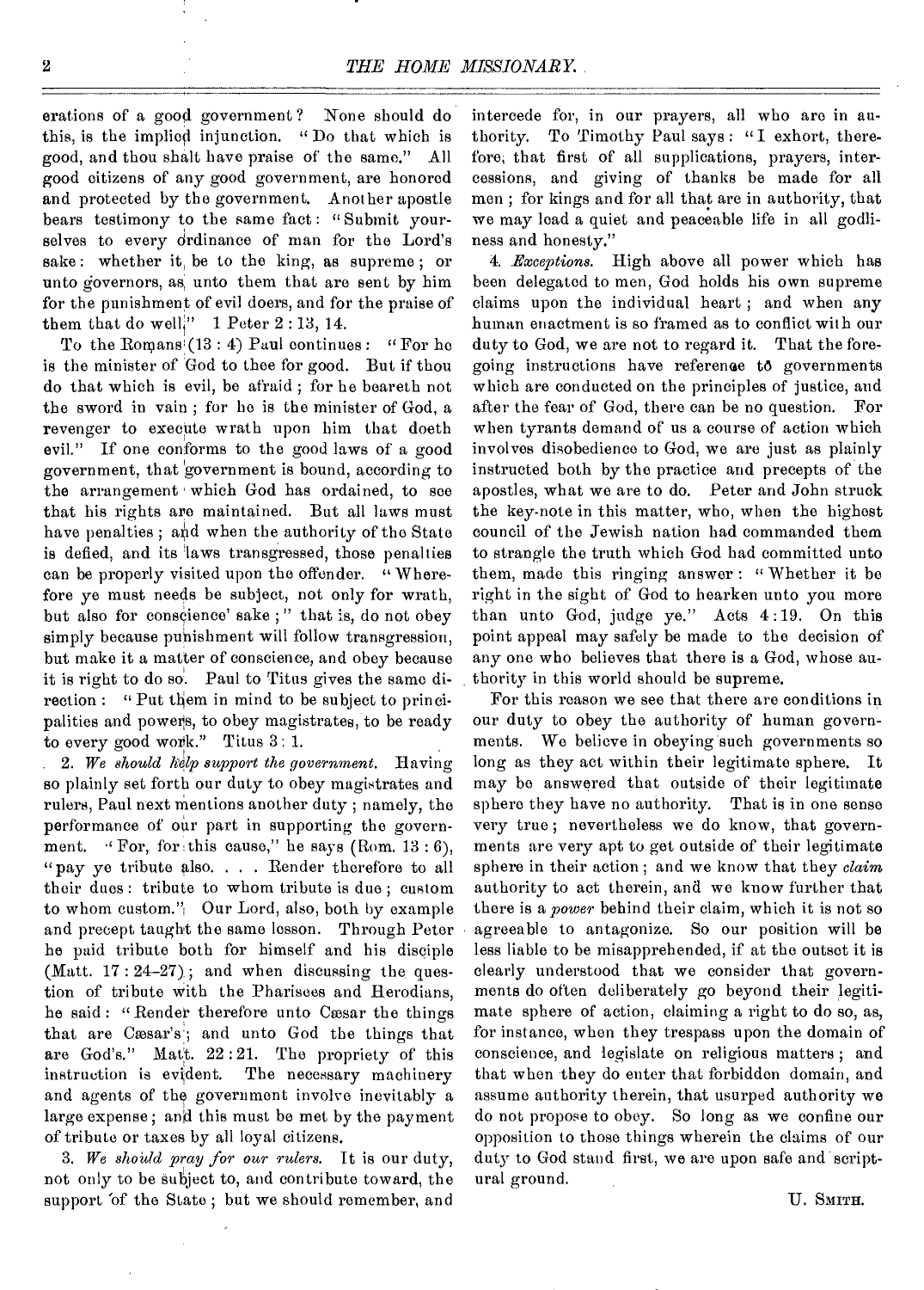## **THE " HOME MISSIONARY",FOR 1890.**

WITH this number, the HOME MISSIONARY enters upon its second volume. It may be well to review briefly the work it has accomplished during the year just closed, and to outline its work for the coming year. Twelve regular numbers, of eight pages each, were issued in 1889, and three Extras besides the one containing the Christmas readings, making in all a volume of 128 pages.

The regular numbers have contained the fourth Sabbath readings, a children's department, a series of thirty-nine lessons on "National Reform," and much interesting and instructive reading besides. The August Extra contained some plans in regard to the work of circulating the national religious liberty literature ; the October Extra, the quarterly report of first-day offerings, and some very interesting reports from different foreign fields ; while the November Extra was issued to furnish an abstract of the proceedings of the session of the International Tract Society, and to give some of the plans that were proposed by its recommendations.

The following resolutions, with reference to the HOME MISSIONARY, were unanimously adopted by the International Society at its late session.

*Resolved,* That we recognize the fact that the HOME MISSIONARY has done a good work during the past year, and that we recommend its continued publication.

*Resolved,* That the English edition thereof be enlarged to sixteen pages, of thg same size as heretofore, and that the price be twentyfive cents per year.

*Resolved,* That the Home MISSIONARY contain a series of questions, notes of information, references, etc., on the following lines; viz., Foreign Missions, Religious Liberty, Health and Temperance, and the Home Missionary work; one lesson on each subject to appear every month.

At the meetings of the executive board of the International Tract Society, which were held after the regular session, plans were laid for carrying out these resolutions. The President and the Vice-President of the Society were chosen as managing editors of the paper, and a department editor was selected for each of the five departments which appear in this number, and which will be continued during the year 1890

The year 1890 should be one of greater activity in the missionary work than any year that has passed. We cannot afford to work at random, and waste our time and efforts on useless plans. We should study to work in harmony with the best plans that can be devised. In order for those who are to make general recommendations in regard to plans of work, to do

so intelligently, they should receive reports freely and often from those who are actively engaged in the work, in all parts of the field. For this reason, it is hoped and expected that the workers in different fields will furnish to the editors of the HOME MIS-SIONARY, not only their successful experiences, but their failures as well ; for the failure of one person on some particular plan of work may be turned to the success of many others. There was never such an opportunity before Seventh-day Adventists as *now,* to place before the intelligent people of this nation the truths of the third angel's message. Public sentiment everywhere is easily molded in favor of religious liberty, when we put the matter intelligently before the people.

Then, as a people, we need to become more intelligent on the subject of foreign mission work. We need to have our ideas of what *is* being done by other denominations, and what *ought* to be done by us, wonderfully widened. Until we do, we will not comprehend what it means for the third angel's message to go to all nations.

Our home missionary work must not be neglected. The instruction in this department of the HOME MIS-SIONARY will, we expect, be most timely. There is also a vast field open before us for the circulation of health and temperance literature. Only a• very small work has yet been done in this line, compared with what might be accomplished. Our own people need to become more thoroughly informed on this subject.

The canvassing work is fast becoming one of the most important branches of our work. We cannot over-estimate its importance. Scores and hundreds of people are receiving the truth through this kind of missionary work.

Each of these five lines of work will have its share of attention in every regular number of the HOME MISSIONARY, and we expect that extra numbers will have to be issued from time to time, devoted to special features of the work, as circumstances may require.

We confidently desire and expect that our people all over the field will be interested in the study of the HOME MISSIONARY, and give it a wide circulation.

We humbly pray that the Lord will move upon the hearts of his people, to enlist in some line of his work, and by a careful study of the plans that may from time to time be recommended through these and other columns, prove themselves efficient laborers in his cause.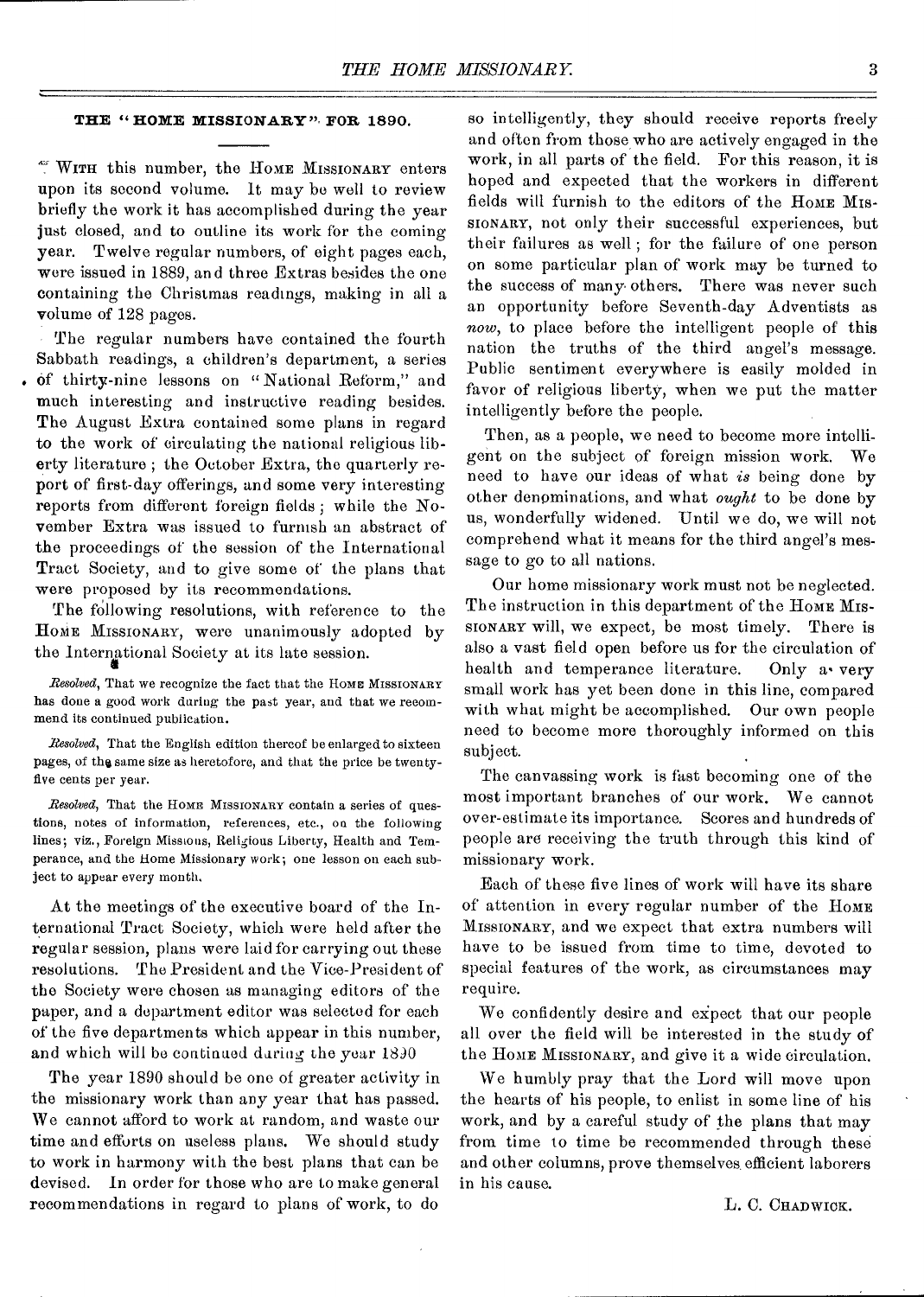# HOME MISSIONS.

CONDUCTED BY Miss M. L. HUNTLEY.

## **IMPORTANCE OF THE RELIGIOUS LIBERTY WORK.**

THERE is no branch of home missionary labor which it is so necessary to push forward at the present time as that of securing signatures to petitions, and circulating religious liberty literature. For this and other reasons it is thought best not to introduce into the Home Missionary Department this month anything that is not closely connected with this work. It is expected that when the time comes for the consideration:of home missions in the various local societies, the religious liberty work will at least have been well begun in all localities where our people live. The object, therefore, in this department, the present month, will be to strengthen this work, and to encourage any who may be backward in the part assigned to them.

The time has fully come for the last warning message to be given to the world, and God requires his people to give it. This work is not committed to ministers alone, but also to the individual members of the church. Every one who has faith in this message is, to the! extent of his ability and influence, responsible for its accomplishment. But many who might be active :and successful workers, feel that they do not know how to approach people with the truth, how to secure attention and arouse an interest in Bible subjects, and have to a great extent remained inactive. This difficulty is now almost entirely removed. It is impossible to conceive of a work connected with giving the third angel's message in which it would be more easy to engage than that which is now presented before us. Those who wish to have an active part in the work of God for this time will never, so far as the work is concerned, have a more favorable opportunity to connect with it. We can now approach people with something relating to this life, in which they have an interest, and which naturally leads to the subjects we wish to present to them. We can show them that it is something that affects their welfare and the welfare of their children, something that as American citizens they are bound to respect. The subject is one in which we can jarouse an interest by referring to events transpiring, and those already in the past. It is a subject which persons of common intelligence can understand and appreciate, the presentation of which

will give us influence with the people. The goodness and mercy of God are manifested in thus making plain and easy the way in which we are to accomplish the work which he has given us to do. The fact that we shall not long have many of these advantages, and others not here mentioned, is another important consideration.

In most communities it is not difficult to secure signatures to the petition, and every one obtained is something definite accomplished. This is encouraging to the worker. It is an assurance to him that he is not laboring in vain. These signatures are valuable, but not more so than the opportunity which the obtaining of them affords for learning the sentiments of people on religious subjects. To a person engaged in this work many would be much more free to express their views and feelings than to a person who should approach them from a different stand-point. When these views are known, the way is open for further labor, which should be adapted to the circumstances of the person. Those who consider the work with an individual done when his signature is secured, make a great mistake. In many cases, if the right course is pursued, the werk is but just begun. It may not always be possible, or even best, for the one who is soliciting signatures to carry on this work, especially if it takes a denominational turn ; but by imparting the knowledge he has obtained of individual cases to others, he can open the way, and make it easy for others to take it up where he leaves it. For instance, suppose that a solicitor learns by conversation with a person that he is interested in some point of present truth, or is at least disposed to ask questions concerning it, he can say that he has not time to prolong conversation on the subject, but with the person's permission, he will ask his wife, sister, or some other person with whom he is acquainted, to mail to the one to whom he is talking some reading matter which will perhaps give light on it ; or he can speak of an article or a book on the subject, which he has read with great profit, and say that ho has a friend who would be glad to lend it.<sup>Wh</sup> In one case the way would be open for a letter, in the other for a visit. In other cases it would be just as well for the person receiving the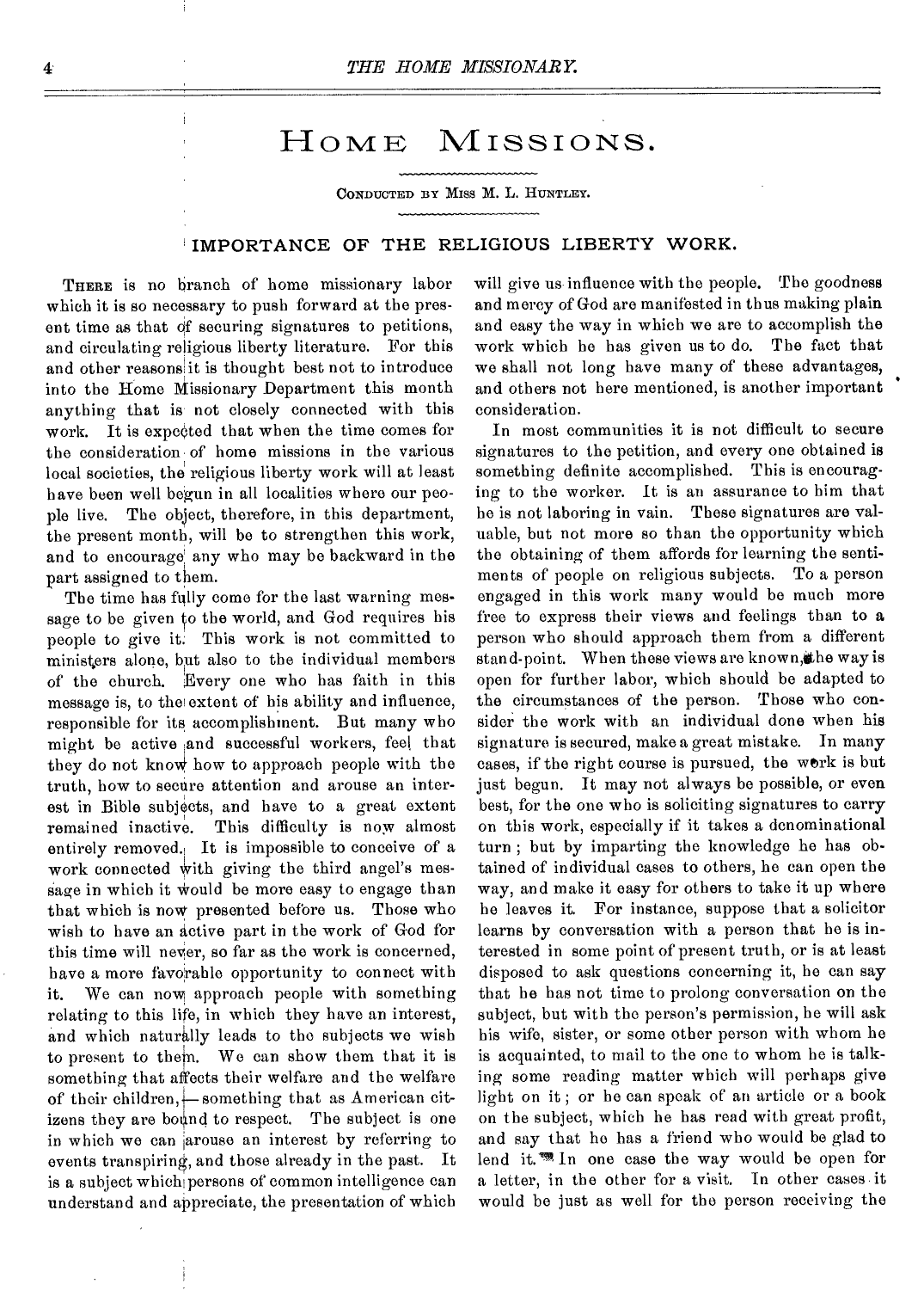reading matter not to know that the person soliciting signatures had any thing to do with its being sent. In this way a large and important field of labor would be opened to home workers. A person going from house to house will often find those who are in some kind of trouble, — needing sympathy and assistance which he cannot give. In such cases a similar course with respect to giving others an opportunity to engage in the work can frequently be pursued with good results. We are exhorted to do good to all men as we have opportunity, and we should make the most of every opening for bringing the truth before the people. We should be on the lookout for these openings, and no matter how small they may seem, if they are rightly improved, the results may prove great. A few words of conversation, even a single expression, may set in motion a train of circumstances the power of which for good will be far beyond our comprehension. Many such instances may be seen in the past, and it is in this way that God often multiplies the seed sown.

Other branches of home labor are no less important, because of the increased importance of the religious liberty work. All of those who can unite their efforts in this important move, should do so, but those who for any reason cannot, instead of feeling relieved of responsibility, should realize that upon them especially devolves the duty of carrying forward those other lines of work which are in danger of being neglected. Those who can only do a little in the more important work can also do something in other branches. Not how little, but how much and how well, should be the sentiment of our hearts, prompted by the love of God, and sustained by faith in his work. M. L. H.

THIS department in the HOME MISSIONARY will be devoted to the consideration of the different branches of home work, with the view of showing their importance and the best methods of carrying them forward. It will embrace various lines of home missionary work, such as visiting and correspondence, also to some extent neighborhood Bible readings. There is scarcely any branch of labor connected with present truth that cannot, to a limited extent, be carried on with excellent results by the members of our churches everywhere. God has caused the message to reach people in different parts of the world, so that they may let the light shine to those around them. Many of our brethren and sisters are willing, some are even anxious, to engage in this work, but they hesitate, fearing that they will commit some error, and thus do harm rather than good.

It will be the aim of those who conduct this department to assist such, and to help all to see the importance of being faithful in their several spheres of action. It is not the sphere in which one acts, or the grade of work which he does that determines his usefulness, so much as the degree of faithfulness and of the love of God which he connects with his work, God will place all those who submit to his direction and training, in those spheres of action which are best for them, and in which they can accomplish the most for him ; and in those spheres he will abundantly bless their efforts, however humble they may be. **M. L. H.** 

**QUESTIONS.** 

1. WHAT branch of home missionary work is it now most important to carry forward ? Why ?

2. For what has the time fully come?

3. To what extent is every one who accepts the third angel's message responsible for its being given to the world?

4. What, in the past, has kept many inactive ?

5. How are these difficulties now largely removed?

6. With what can we now approach people?

7. What can we show them with respect to this subject?

8. Why are they bound to respect it?

9. What will a proper presentation of this subject to the people, give us?

10. How is the goodness and mercy of God especially manifested to us?

11. What encouraging features are connected with soliciting signatures to the petition?

12. What is as valuable as the signatures?

13. Should labor with an individual be considered done when his signature is secured?

14. Illustrate how a person soliciting signatures can open the way for others to take up the work where he leaves it.

15. How should we regard openings for presenting the truth to the people ?

16. What, by the blessing of God, is it possible for even a single expression to do?

17. What is true of the importance of other branches of home labor?

18. How should those feel who cannot personally engage in the religious liberty work?

19. What should be the sentiment of our hearts?

A PROGRAM may be arranged for this department similar to those found in the Religious Liberty and Health and Temperance Departments.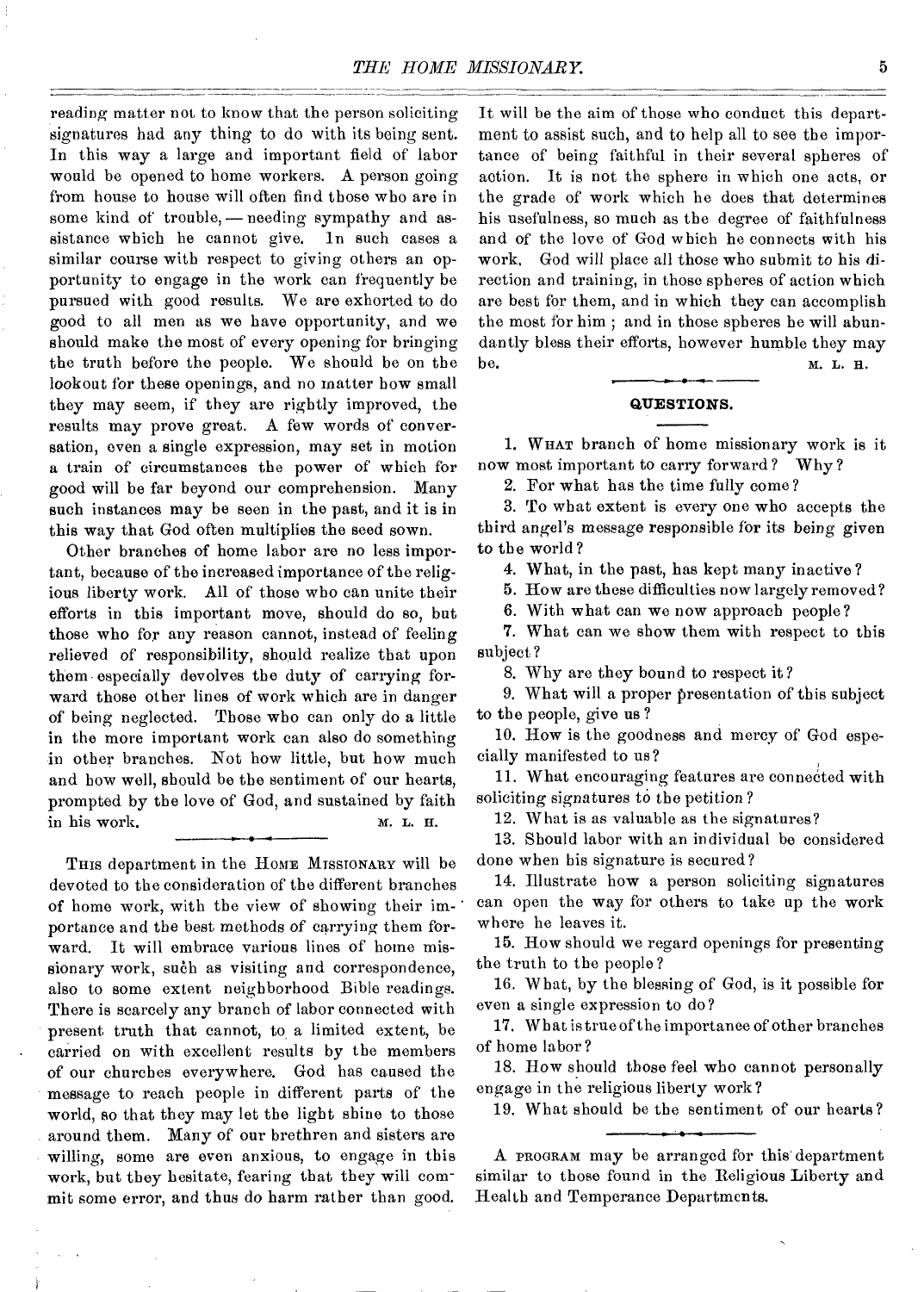# FOREIGN MISSIONS.

CONDUCTED BY W. C. WHITE.

## A GENERAL SURVEY OF THE WORLD.

THE following extracts from the stirring address of Arthur T. Pierson, D. D., at the World's Centenary Missionary Conference, so clearly set forth the condition of the world, the extent and influence of Protestant missions, and the needs of an increase of the missionary consecration, that we not only copy them, but recommend their diligent study by the readers of the HOME MISSIONARY : —

" Let us remember that apart from the evangelistic efforts of the first, and perhaps the second, century of the Christian era, there has been nothing attempted that deserves the name, in behalf of this perishing race, until within the last hundred years. The thousand years succeeding the time when Constantine ascended the throne, . . . were a thousand years of dark ages, in which the light of Christianity was almost quenched. And even when Luther sounded the trumpet of the Reformation, while he exhumed the doctrine of justification by faith, the right of the private interpretation of the Scriptures, and other kindred doctrines of the Reformation, he failed to emphasize the individual duty of consecrating one's self in personal effort to the evangelization of a lost world ; and wo had to wait three hundred years more before the church awoke to the sense of her duty to a dying world, and her debt to the nations of the Gentiles.

"And now look at this great map of the world today. It is said that facts and figures may sometimes be made to lie, and I have no doubt about it, and yet we find in figures at least a measure of an approximation to truth. Suppose we take the present population of the globe in round numbers at fifteen hundred million of people, it is safe to say that at least *seven hundred andliffty million* of that fifteen hundred million have 'never heard of Christ, have never seen a copy of the Holy Scriptures, and have never seen, to recognize it, the face of a living missionary.

"I want you to! remember that whilst we talk of one hundred million of Protestants, or perhaps from one hundred and sixteen to one hundred and thirty million, we include in that number, as Protestants, everybody that does not belong to any other category. Robert G. Ingersoll belongs to the hundred million Protestants; the atheists, agnostics, and in-

fidels all come into the reckoning of the Christian element, because they do not belong elsewhere by any scientific classification. The simple fact is, that to-day, so far as we know, we have on the entire globe not more than from thirty to thirty-five million of Protestant church-members. Now let me call your attention to the fact likewise, that this whole body of Protestant Christendom sends to-day into the dark places of the earth and habitations of cruelty only from *five to six thousand* workers. The astounding fact has been before us, that of some thirty-six thousand workers *thirty thousand come from heathenism* itself, those that have been converted out of the midst of the pagan world. So that out of those that have been brought from heathenism there are supplied to-day from five to six times as many workers as all Christendom furnishes to evangelize the dark places of the earth.

"Look at that map. I wish I could in colors portray adequately the extent of the dark places of the earth. If we start, for instance, from the eastern limit of Liberia and Senegambia, toward the western limit of the valley of the Nile, and then go directly south, between the great lakes on the east and those noble stations which Henry Grattan Guinness and his. heroic company of. workers established, from Banana, at the mouth of the Congo, to Equatorville, we shall find one entire district of darkness scarcely lit up by a missionary station. If we start at the eastern boundaries of the Caspian Sea, and journey through Turkestan and Tbibet to the mountainous limits of East Mongolia, we shall find another district scarcely lit up with a missionary station. if you start from the southern shore of Florida, and draw a line directly through Texas to the Pacific coast, the entire territory south of that line to the limits of Tierra del Fuego are dark, with scarce any light whatever, under the deepest degradation of the most superstitious forms of Roman Catholicism. There are three republics in South America in which, ten years ago, there was but a single Protestant Christian laborer, and she was a godly woman who could not allow these dark places to remain without at least an effort for their evangelization.

"I need not stop to speak of the awful and melan-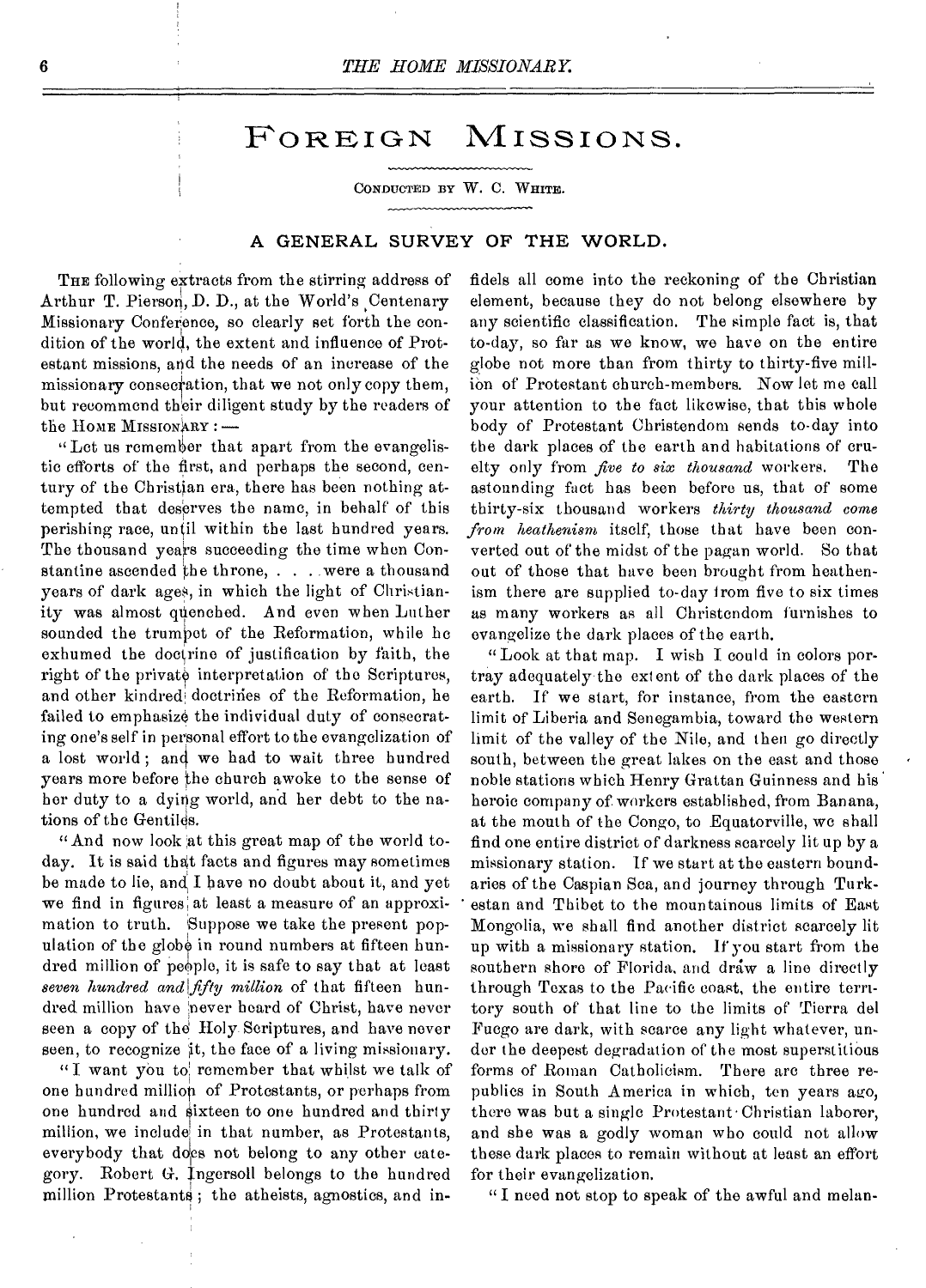choly facts of the darkness of heathenism, and I shall not stop to speak of the apathy and lethargy of the Christian church. Think of ton million of dollars being the aggregate sum given by the magnificent nations of Christendom every year for the evangelization of the globe !

"My friends, I beg you to notice a few of the great principles that must underlie the prosecution of foreign missions. I want to say — and it is a most profound conviction of my being, on this subject— that the world will never be converted or evangelized at the present rate of progress. The fact is  $-$  and it is a melancholy fact—that although we have the Bible translated into nearly three hundred languages and dialects, with some five or six thousand missionaries at work, including lady missionaries, and about thirty thousand native ministers, teachers, and helpers also at work, gathered out from heathendom, there are more unevangelized souls on the earth today than during any previous decade of human history. The population of the globe is rapidly far outstripping all the efforts of the Christian church to overtake it.

" There is something radically wrong in the prosecution of foreign missions. 1 believe it ; for it is obvious that our blessed Lord would never give us a problem to solve, impossible of solution. We have left out some great elements necessary to the prosecution of the missionary enterprise as projected by our Lord, or before now the world would have been illuminated. Now look at the four Gospels. See how Christ has given us the secret of this great success for which we are looking prayerfully and hopefully forward. Four principles he lays down. First of all, that Jerusalem shall be the radiating center from which the gospel shall go into the remotest parts of the earth. We have been following a policy of consecration. The gospel policy is the policy of diffusion, and we have yet to recognize that fact, not concentration, but diffusion ; not the selection of fields because they seem to be promising, or are attractive because permeated with modern occidental civilization. We are to go to every field and every class of people ; and if we make any discrimination, it is to be in favor of the worst and lowest; for that is the Spirit of the love of God.

"I want to say again, that in my judgment our Lord gives us a second great principle that we have partially overlooked, if not wholly, and that is that the great work of evangelizing the world can never successfully be done by proxy. Not if you have a hundred societies, girdling the earth with a network of Christian missionary effort, dan you absolve

yourself by any personal liberality out of your purse, from the personal duty of laboring for the lost. We can never bring this world to the knowledge of Christ by an ordained set of ministers of the gospel. We must do what the primitive Christians did when they <sup>4</sup>went everywhere preaching the word,' except the apostles, who remained at Jerusalem;\* they went everywhere talking about Jesus ; they simply told what they knew. Theirs was no eloquent discourse after the dialectical fashion of the schools. No, dear friends ; the men that were in the apostolic succession stayed at Jerusalem, while the common laity went out; and the apostles are mentioned as being excepted, in order that we may understand that the preaching that was done was not done by the apostles, because they were not scattered abroad, but it was done by the common disciples ; and the reason why in the first century heathen fanes began to be forsaken of worshipers, and heathen priests began to tremble lest their idols should have no more devotees, was because this magnificent work was taken up by the great bulk of the disciples ; they were scattered abroad•with the message of salvation flying from lip to ear, descending from ear to heart, coming up from heart to lip, and again going forth from the lip to the ears of others.

"I not only believe that we ought to have men in the foreign mission field that are not quite as well qualified as our doctors of divinity and our great translators and linguists, I not only believe that we ought to have men that are sent forth as evangelists because they have the secret of soul-winning; but I believe we ought to crowd pagan peoples with colonies of Christian workers, — blacksmiths, and masons, and carpenters, and seamstresses, and all these different trades, as well as the learned professions, being put down in the midst of heathendom to represent what a man can do in his calling, whatever it be —in the calling in which he is found by the Holy Ghost, if he therein abides with God.. . .

" I am deeply interested in having you familiar with missionary biography. Let any believer read the charming story of William A. B. Johnson, in Sierra Leone, whom the Church Missionary Society sent out in 1819,— a poor German laborer, who was warned of the darkness of that colony to which he was going, of the population of which it was composed, — the refuse from slave ships, of twenty-seven different tribes, speaking as many different dialects, and having no means of communication but a little

Acts 8 : 1-4 ; 9 : 19, 20.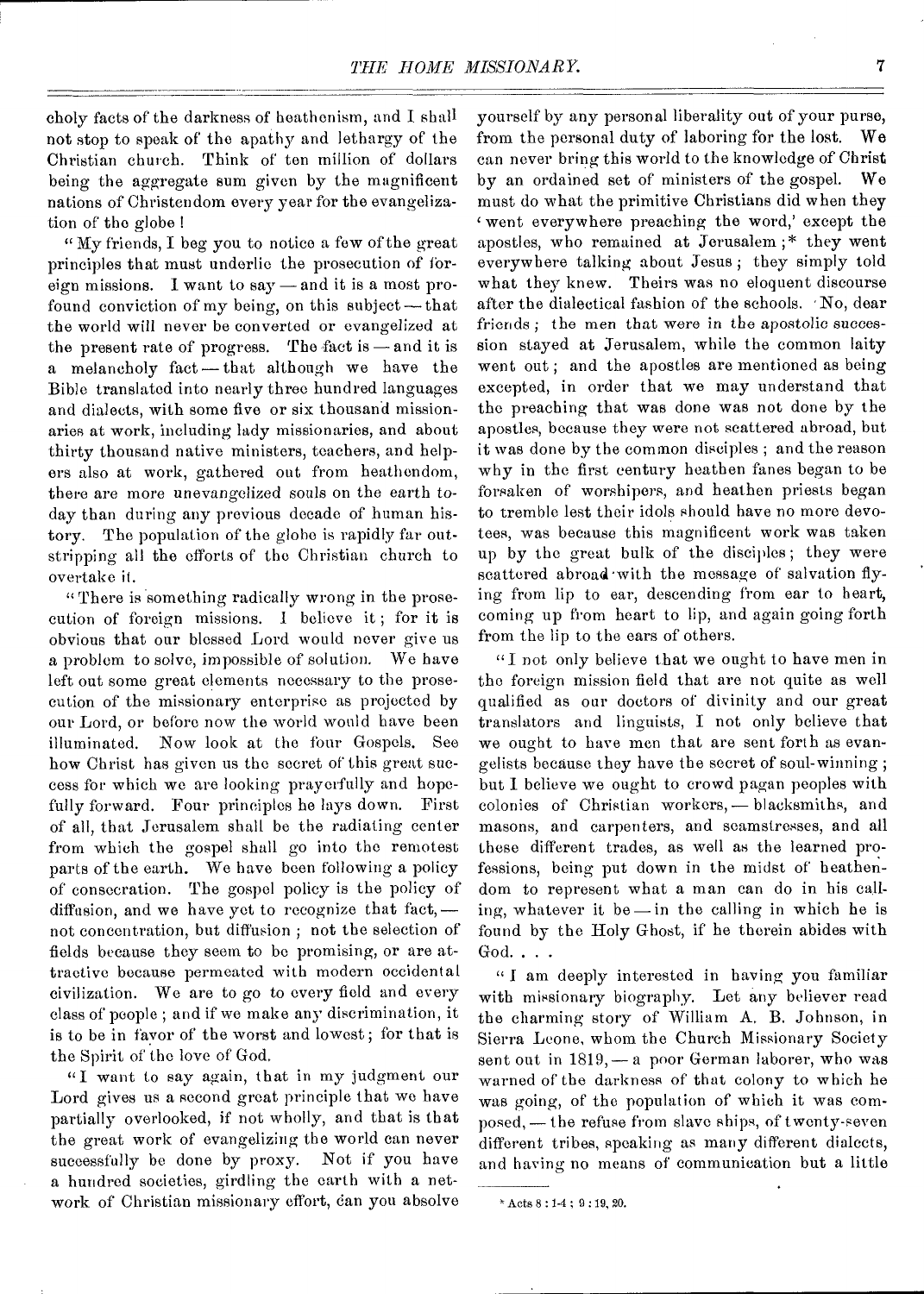broken English, living in promiscuous concubinage, warring with each other, and fighting and devouring one another ; yet that poor German laborer said, 'Send me; for I am willing to go where nobody else is willing to go.' Johnson died within seven years ; and yet before he died he saw that entire community transformed ; every trade and even learned professions represented ; a family altar in every house ; thousands of children gathered in schools, and thousands more of adults in places of worship ; a building built by the natives that would accommodate two thousand hearers. Within eighteen months after he landed in Sierra Leone, the Holy Ghost began to work among these people, and he could not go outside of his house without hearing in the jungles and the woods round about, or on the hills of the neighborhood, the voices of the penitent in sobbing prayer, or the hymns of praise for a Redeemer found. This is not an exceptional case. Study the story of Thomas Powell, and of William Duncan who, with all his mistakes, did a magnificent work in British Columbia. Then there is the story of Morrison and Burns, in China, and of Mrs. Grant, in Persia. Go and read about the six hundred people, blessed witnesses for God, whose dust sleeps in the soil of India. There is no history in the world that compares with the history of modern missions | . . .

"I am only fifty years of age, and therefore a comparatively young man. I can remember when I was a boy of fifteen that the burden in our monthly concerts of prayer was that God would open the doors of the nations. There was scarcely a door opened in those days. Even India was closed when Carey went there, through the pernicious influence of that avaricious corporation that then practically ruled the country, but not in the fear of God. But look at what has been done, not only within the last century, but within the last thirty-five years. God, by mystic keys of his own manufacture, has thrown open the doors of the whole world. There is scarcely any nation to-day into the midst of which we may not go freely, and from end to end preach the precious gospel of the Son of God. Obstacles as broad as continents, obstacles as high as the Himalayas, have been prostrated in answer to prayer by a power not of man but of Almighty God.

" If this great Conference shall adjourn without kindling in our hearts the holy incense fires of a new devotion, so that from day to day, from the secrecy of our closets, at our household altars, and in the sanctuary service, importunate prayer shall go up to God for a blessing on the work of missions, we shall have met comparatively in vain."

## THE WORLD.

1. How many people live in your town?

2. How many in San Francisco ? Chicago ? New York? London?

3. How many in North America? South Amer-

ica ? Europe ? Asia ? Africa ? Oceanica ?

4. What is the population of the whole world ?

5. What are the principal religions of the world ?

6. How many are called Protestants ?

7. How many Roman Catholics ?

8. How many Greek Catholics ?

9. How many Jews ?

10. How many Mohammedans?

11. How many heathen ?

12. What part, then, of the world's population are Christians ?

13. What part are heathen?

14. Why are not Mohammedans and Jews called heathen ?

15. How many Protestant missionaries are laboring in the dark places of the earth ?

16. By whom are they sent out and supported ?

17. How much do the Protestant societies of the United States give annually toward this work ?

18. Is this according to their ability ?

19. If the membership of the Protestant churches in the United States is 19,000,000, how much is this per month for each member?

20. What part of the world's inhabitants have never yet heard of Christ ?

21. Could these all be reached in a few years, if Protestant Christians would give themselves earnestly to the work ?

22. Do we expect the gospel to shine into all the dark places of the earth before Christ comes? Matt. 24 : 14.

23. What favorable omens are there that many more will enter the field in the future than in the past ?

24. Does the work of preaching the gospel in missionary countries depend principally upon the men sent out from Europe and America ?

25. How many converted natives are now in this work ?

26. Are there any reasons why we should act a part in this work? Matt. 28:19, 20.

27. Do the discouragements which attend this work alter the command of Christ or lessen our duty to obey ?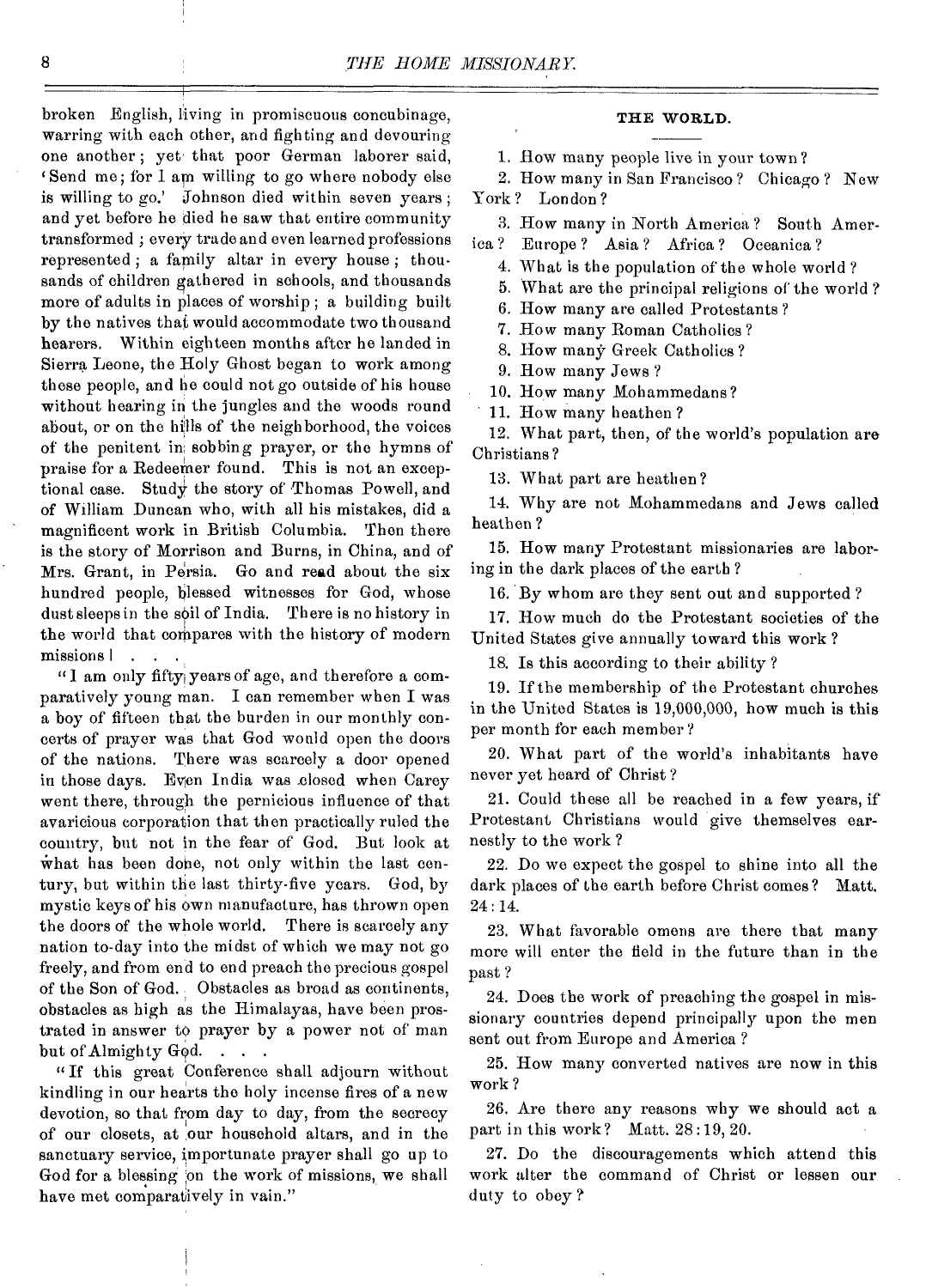| <b>MICHIGAN.</b> - Continued.                             |                    | $PENN. - {Continued.}$                                    |                                                                                                                          |                                    | $KANSAS.$ - Continued.                      |                                                        |              | TEXAS.              |                                                              |                                |                 |                                                                 |
|-----------------------------------------------------------|--------------------|-----------------------------------------------------------|--------------------------------------------------------------------------------------------------------------------------|------------------------------------|---------------------------------------------|--------------------------------------------------------|--------------|---------------------|--------------------------------------------------------------|--------------------------------|-----------------|-----------------------------------------------------------------|
| NAME.                                                     | Мим.               | Амт.                                                      | NAME.                                                                                                                    | Мем.                               | Амт.                                        | NAME.                                                  | Мны,         | AMT.                |                                                              | NAME.                          | Мюм.            | AMT.                                                            |
| Brought forward,<br>Rockford,<br>Riverside,<br>Sand Lake, | 23                 | \$447 90<br>126<br>250<br>2 09                            | Brought forward,<br>Painted Post,<br>Philadelphia,                                                                       | 15<br>49<br>35                     | \$42 14<br>1 90<br>8 36<br>20 64            | Brought forward,<br>Palermo,<br>Pittsburg,<br>Preston, | 60           | \$49 63<br>125      | Cedar Grove,<br>Cleburne,<br>Clifton,                        | Black Jack Grove,              | 13<br>20<br>35  | 835<br>$\begin{bmatrix} 1 & 15 \\ 3 & 65 \end{bmatrix}$<br>2 20 |
| Shelby,                                                   | 43<br>46           |                                                           | Funadelphia,<br>  Pittsburg<br>  Port Allegany,<br>  Portville,<br>  Randolph, N. Y.,<br>  Randolph, N. Y.,<br>  Randing | $37\,$<br>11                       | 481<br>$2\,03$                              | Richland,                                              |              | 682                 | Corsicana,                                                   |                                | $\frac{20}{27}$ | 6 31                                                            |
| Sherman City,<br>Spencer Creek,<br>Spring Arbor,          | 47                 | 1 00                                                      |                                                                                                                          | $\boldsymbol{9}$                   |                                             | Rotate,<br>Reese,                                      | 47<br>21     |                     | Dallas,<br>Ladonia,                                          |                                | 18<br>16        | 8 90<br>40                                                      |
| Stephenson,                                               | 28<br>$30^{\circ}$ | 3 23                                                      |                                                                                                                          | 19                                 | 5 33<br>4 05                                | Sterling,<br>Stover,                                   | 40<br>$20\,$ | 1 56<br>457         | Peoria,<br>Plano,                                            |                                | 63<br>32        | 4 50<br>905                                                     |
| St. Charles,                                              | 115                | 16 81                                                     |                                                                                                                          | $\frac{23}{20}$<br>$\frac{42}{18}$ | 71<br>1 30                                  | Severy,                                                | 22           | 1 45                | Rockwall,                                                    |                                | $15\,$          | 6 50                                                            |
| St. Louis,<br>Saranac,                                    | 14<br>19           |                                                           |                                                                                                                          |                                    | 521                                         | Springside,<br>Topeka,                                 | 96           | 50<br>8 44          | Savoy,<br>Terrell,                                           |                                | 38<br>16        | 2 75                                                            |
| Scotts,<br>Stambaugh,                                     | 18                 |                                                           | Reading,<br>Roaring Branch,<br>Roaring Branch,<br>Salemville,<br>Sinclairville,                                          |                                    | 3 05<br>2 67                                | Traer.<br>Tampa (German),                              |              |                     | Wilmer,                                                      |                                |                 | 3 3 3<br>60                                                     |
| Sumner,                                                   | 20                 | 2 98<br>2 25                                              | Shunk,                                                                                                                   | $2520$<br>$26$<br>$17$             | 38<br>86                                    | Valley Center,                                         | 23           | 4 23                |                                                              | E. Cole,<br>Mrs. M. E. Draper, |                 | 25                                                              |
| Thetford,<br>Tustin,                                      | 16                 |                                                           | Steamburg.<br>Sunderlinville,                                                                                            | $\frac{18}{18}$                    |                                             | Valeda,<br>Winfield,                                   |              | 1 36                |                                                              |                                |                 | \$50 00                                                         |
| Vanderbilt,<br>Vassar,                                    | 25<br>46           | 6 78                                                      | Seventy Six,<br>Waterford,                                                                                               | 16                                 |                                             | Wichita,<br>Yates Center,                              |              | 1 43<br>2 24        |                                                              |                                |                 |                                                                 |
| Vermontville,                                             | 15                 | 230                                                       | Wellsville,                                                                                                              | $\frac{52}{12}$                    | 1016<br>1 35                                | Wamego,                                                |              |                     |                                                              | VIRGINIA.                      |                 |                                                                 |
| Ventura,<br>Watrousville,                                 | 37                 | 3 14                                                      | West Pike,<br>West Valley,                                                                                               | $\frac{31}{19}$                    | 200                                         | Kirwin,<br>Scattering,                                 | 5            | 1 00                | Quicksburg,                                                  |                                | 52              | \$10 14                                                         |
| Westphalia,                                               | 15<br>102          | $\begin{smallmatrix} 1 & 45 \\ 12 & 37 \end{smallmatrix}$ | Wheeler,<br>Williamsport,                                                                                                | 36                                 | 4 00<br>505                                 | Eureka,<br>Concordia,                                  |              | 3 00<br>25          | Marksville,<br>Marksville,<br>Port Republic,<br>Mt. William, |                                | 26<br>-6        | 30<br>84                                                        |
| Wright,<br>West Liberty,                                  | 6                  | 89                                                        | Youngsville,                                                                                                             | $\overline{15}$                    | 160<br>1605                                 | Individuals,                                           |              | 79 09               |                                                              |                                | 14              | 86                                                              |
| Westville,<br>Whittaker,                                  |                    |                                                           | Personal,                                                                                                                |                                    |                                             | Total,                                                 |              | \$166 83            | Total.                                                       |                                | 98              | \$12 14                                                         |
| White Lake,<br>Webberville.                               | 10<br>13           |                                                           | Total,                                                                                                                   |                                    | \$143 65                                    |                                                        |              |                     |                                                              |                                |                 |                                                                 |
| Total,                                                    |                    | \$510 68                                                  | ARKANSAS.                                                                                                                |                                    |                                             | General Report of First-day Offerings for              |              |                     |                                                              |                                |                 |                                                                 |
| NEW YORK.                                                 |                    |                                                           | Little Rock,                                                                                                             | 21                                 | \$2 50                                      | Quarter Ending Sept. 30, 1889.                         |              |                     |                                                              |                                |                 |                                                                 |
|                                                           |                    |                                                           | Cincinnati,<br>Hindsville,                                                                                               | 18<br>17                           | $\begin{array}{c} 1.73 \\ 1.90 \end{array}$ |                                                        |              |                     | (COLLECTIONS FROM BOXES.)                                    |                                |                 |                                                                 |
| Adams Center,<br>Auburn, .                                | 31<br>19           | \$<br>-35<br>485                                          | Springdale,<br>Malvern.                                                                                                  | 100                                | 50<br>50                                    |                                                        |              |                     |                                                              |                                |                 |                                                                 |
| Buffalo,                                                  | 33                 | 5 57                                                      | Fulton,<br>Mrs. C. J. Lewis and                                                                                          | -8<br>12                           | 15                                          | NAME OF CONFERENCE.                                    |              |                     | Whole Amount                                                 | Mem. of                        |                 | Amount per<br>Member                                            |
| Batavia,<br><b>B.</b> Bridge                              | 10<br>42           | 180                                                       | daughters.                                                                                                               |                                    | 195                                         |                                                        |              | for Quarter.        |                                                              | Conference.                    |                 | per Quarter.                                                    |
| Brookfield,<br>Frankfort,                                 | 30<br>15           | 14 00<br>$50\,$                                           |                                                                                                                          |                                    | \$9 23                                      | Arkansas.                                              |              | \$                  |                                                              |                                |                 |                                                                 |
| Gouverneur,                                               | 14                 | 1 35                                                      | Total,                                                                                                                   |                                    |                                             | Atlantic,                                              |              |                     | 9.23<br>29.34                                                | 271<br>151                     | .034<br>.194    |                                                                 |
| Genoa,<br>Jeddo,                                          | 33<br>20           | 1 55<br>200                                               | KANSAS.                                                                                                                  |                                    |                                             | California,                                            |              |                     | 342.85                                                       | 2143                           | .16             |                                                                 |
| Keene,                                                    | 26<br>34           | 10 77<br>2 50                                             |                                                                                                                          |                                    |                                             | Canada,                                                |              |                     |                                                              | 141                            |                 |                                                                 |
| Lancaster,<br>Mannsville,                                 | 32                 | 3 75                                                      | Alton.                                                                                                                   | 49                                 | $*_{204}$                                   | Colorado,<br>Alabama,                                  |              |                     |                                                              | 316                            |                 |                                                                 |
| Middle Grove,<br>N. Parma,                                | 13<br>14           | 80                                                        | Amboy,<br>Altoona,                                                                                                       | 34                                 |                                             | Mississippi,<br>$\&$ Gulf,                             |              |                     | 3.25                                                         | 90                             | .036            |                                                                 |
| Newfane,                                                  | 25<br>11           | 387<br>1 59                                               | Beloit,                                                                                                                  | 37<br>18                           | 2 60<br>1 85                                | Louisiana,                                             |              |                     |                                                              |                                |                 |                                                                 |
| Norfolk,<br>North Creek,                                  | 37                 | 617                                                       | Busby,<br>Centerville,                                                                                                   |                                    |                                             | Illinois,                                              |              |                     | 181.91                                                       | 831                            | .219            |                                                                 |
| Newburg,<br>Oswego.                                       | 24<br>20           |                                                           | Clyde,<br>Canton,                                                                                                        | 15<br>15                           | 6 90<br>1 00                                | Indiana,<br>Iowa,                                      |              |                     | 353.74                                                       | 1148                           |                 |                                                                 |
| Pulaski.                                                  | 33                 | 827                                                       | Cherryvale,                                                                                                              |                                    |                                             | Kansas.                                                |              |                     | 166.83                                                       | 1760<br>2183                   | .21<br>.076     |                                                                 |
| Pierrepont,<br>Roosevelt,                                 | $\frac{23}{37}$    | 1 75                                                      | Columbus,<br>Caney,                                                                                                      | 27                                 |                                             | Kentucky,                                              |              |                     | 17.54                                                        | 75                             | .234            |                                                                 |
| Rome,<br>s. Hill,                                         | 78<br>32           | $\begin{array}{c} 11 & 26 \\ 1 & 22 \end{array}$          | Chetopa,                                                                                                                 | 4                                  |                                             | Maine,                                                 |              |                     | 71.80                                                        | 452                            | .157            |                                                                 |
| Syracuse,                                                 | 63                 | 4 11                                                      | Crestline, Canvassing Co., No. 1,                                                                                        |                                    |                                             | Michigan,                                              |              |                     | 510.68                                                       | 4443                           | .115            |                                                                 |
| W. Monroe,<br>Watertown,                                  | 12<br>18           | 100<br>3 18                                               | Dennis,                                                                                                                  | 10<br>36                           |                                             | Minnesota,<br>Missouri,                                |              |                     | 1.00<br>1,49                                                 | 1913<br>773                    | .002            |                                                                 |
| Williamstown,                                             | 32<br>17           | 2 05<br>5 00                                              | Decr Creek,                                                                                                              | 22                                 | 260                                         | Nebraska.                                              |              |                     | 123.00                                                       | 670                            | .184            |                                                                 |
| W. Bangor,<br>Individuals,                                | 3                  | 6 40                                                      | Devizes,<br>Emporia,                                                                                                     |                                    | 300                                         | New England,                                           |              |                     | 189.39                                                       | 736                            | .257            |                                                                 |
| Total,                                                    | 829                | \$105 72                                                  | Effingham,<br>Eldorado,                                                                                                  |                                    | 1 5 S                                       | New York,<br>North Carolina.                           |              |                     | 105.72                                                       | 826                            | .128            |                                                                 |
|                                                           |                    |                                                           | Fellsburgh,                                                                                                              | $\frac{25}{20}$<br>37              |                                             | North Pacific,.                                        |              |                     | 137.52                                                       | 80<br>627                      | .22             |                                                                 |
| PENNSYLVANIA.                                             |                    |                                                           | Fort Scott,<br>Grenola,                                                                                                  |                                    |                                             | Ohio,                                                  |              |                     |                                                              | 1068                           |                 |                                                                 |
|                                                           |                    |                                                           | Geneseo,<br>Greenleaf,                                                                                                   |                                    | 4 12                                        | Pennsylvania,                                          |              |                     | 143.65                                                       | 914                            | .157            |                                                                 |
| Alba,                                                     | 13                 | \$5 98                                                    | Ilutchinson,                                                                                                             | 41                                 | 3 94                                        | Georgia,                                               |              |                     |                                                              |                                |                 |                                                                 |
| Albion,<br>Allentown,                                     | 13<br>13           | 60<br>1 60                                                | Hallowell,<br>Hillsboro (German),                                                                                        | 16<br>45                           |                                             | Florida,<br>South Carolina,                            |              | So. Atlantic, 30.13 |                                                              | 141                            | .214            |                                                                 |
| Bear Lake,                                                | 29<br>16           | 75<br>235                                                 | Harvey Co.,<br>Lone Elm,                                                                                                 | 28                                 | 441                                         | South Dakota,                                          |              |                     | 229.98                                                       | 686                            | .335            |                                                                 |
| Blockville,<br>Bradford,                                  | $17\,$             | 185                                                       | Lehigh (German),                                                                                                         |                                    | 10 54                                       | Tennessee,                                             |              |                     | 21.50                                                        | 171                            | .126            |                                                                 |
| Catlin,<br>Clierry Flatts,                                | 16<br>24           | 2 66                                                      | Lowe,<br>Milan,                                                                                                          | 5                                  |                                             | Texas,                                                 |              |                     | 50.00                                                        | 425                            | .118            |                                                                 |
| Clinton,                                                  | 14                 |                                                           | Mound City.                                                                                                              | 25<br>39                           |                                             | Upper Columbia,                                        |              |                     | 37.83                                                        | 438                            | .086            |                                                                 |
| Conneautville,<br>Corydon,                                | $\frac{20}{20}$    | 3 81                                                      | Moline,<br>Newton,                                                                                                       |                                    |                                             | Vermont.<br>Virginia,                                  |              |                     | 6.55<br>12.14                                                | 473<br>118                     | .014<br>.103    |                                                                 |
| East Otto,                                                | 40<br>17           | 1231<br>156                                               | Neosho Rapids,<br>Neodesha,                                                                                              |                                    |                                             | West Virginia,                                         |              |                     |                                                              | 125                            |                 |                                                                 |
| Edinboro,<br>Emporium,                                    | 5                  | 64                                                        | Ottawa,                                                                                                                  | $4\,7$                             | 240                                         | Wisconsin,                                             |              |                     | 227.73                                                       | 1709                           | .133            |                                                                 |
| Fleetwood,<br>Jamestown,                                  | 13<br>40           | 90                                                        | Osborne,                                                                                                                 | 17                                 | 1 25                                        |                                                        |              |                     |                                                              |                                |                 |                                                                 |
| Lowville,                                                 | 10                 | 35                                                        | Oronoque,<br>Oluey (German),                                                                                             | $\substack{48\\26}$                | 1 38                                        | Total,                                                 |              | \$3,004.80          |                                                              | 25,897                         | .116            |                                                                 |
| Niles Hill,<br>North Warren,                              | 8<br>26            | 78                                                        | Ozawkie,<br>Portis,                                                                                                      | 31                                 |                                             | Rec'd for quarter ending June 30, 1889,                |              |                     |                                                              |                                | \$2,909.31      |                                                                 |
| Carried forward,                                          |                    | \$42 14                                                   | Carried forward,                                                                                                         |                                    | \$4963]                                     | $\epsilon$                                             | KG.          |                     | March 31, "                                                  |                                | 2,570.55        |                                                                 |

 $\overline{\phantom{a}}$ 

l,

 $\bar{z}$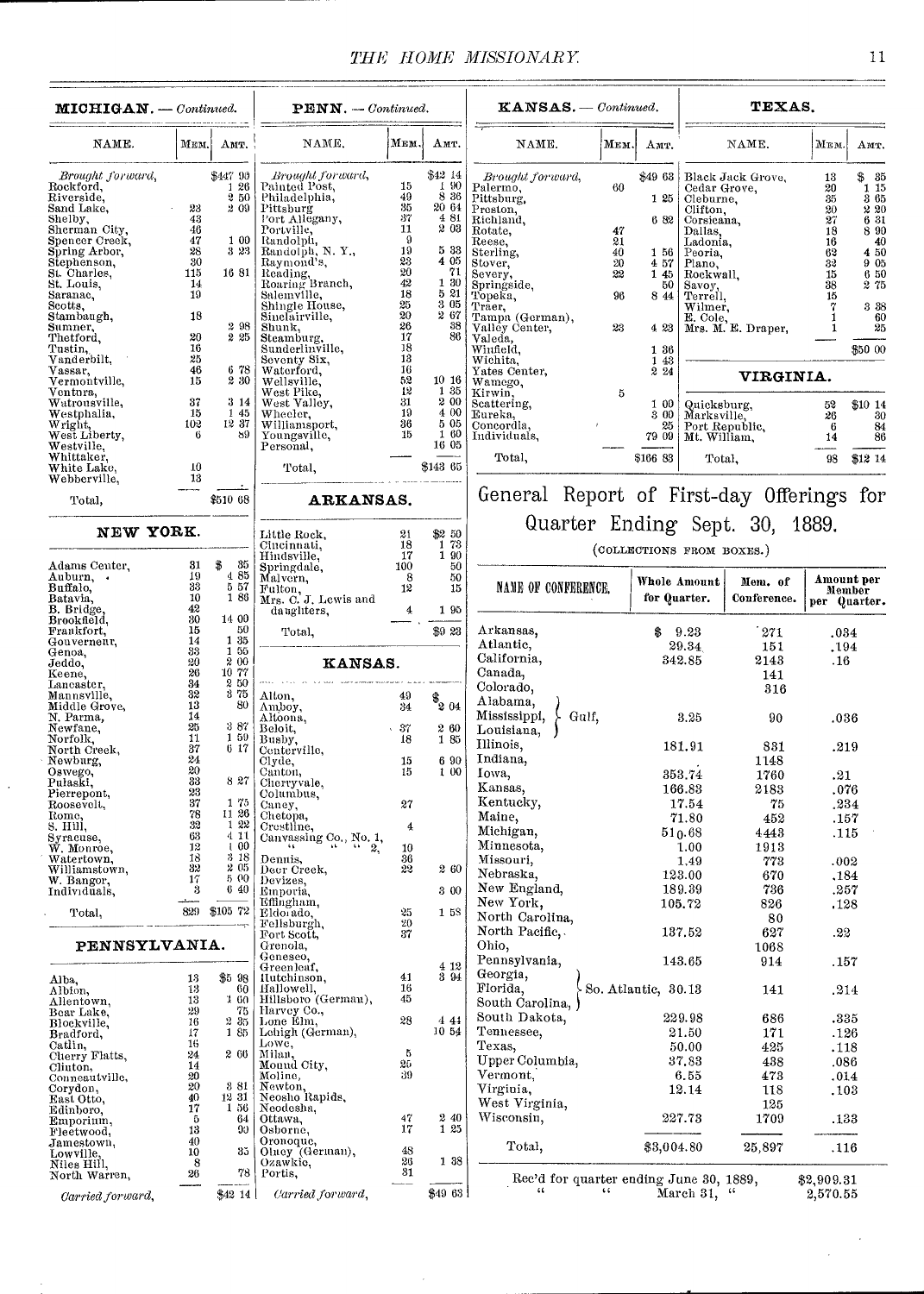# HEALTH AND TEMPERANCE.

CONDUCTED BY MRS. C. E. L. JONES.

# HOW TO VENTILATE A COTTAGE HOME.

AT this season of the year, the question of fresh air is an all-important one. It is astonishing with what apathy the majority of persons regard this subject. Thousands of persons congregate in churches and lecture halls, and with the utmost unconcern spend hours in a stifling and polluted atmosphere. In their dwellings, millions of human beings barricade themselves against that most essential of all the necessaries of life, God's life-giving oxygen. As a result, consumption has become the scourge of civilization. The annual sacrifice to ignorance and heedlessness of nature's requirements in this respect, sends to untimely graves nearly one-fifth of all who die. There is no, sanitary subject which ought to interest every intelligent person more than the question of how to ventilate a home.

In the construction of a dwelling, attention should be given to, and ample provision made for, the adequate supply of fresh and pure air. It should be remembered that each person requires not less than from forty to sixty cubic feet of pure, fresh air per minute, or from 2,400 to 3,600 cubic feet per hour. To secure this amount of air requires for each person an opening not less than one-sixth of a square foot in area, and absolute safety requires a still larger area. Some fresh air will find its way through cracks, between window-sashes, under and around doors, and even through brick walls; but this is an uncertain and inadequate supply, and openings should be provided at convenient places for this purpose.

If provision for the proper ventilation of a house is made at the time of its construction, very little expense need be involved ; hence, the importance of giving this matter attention when planning a dwelling. The following is a brief summary of the principles of correct ventilation, which ought to be familiar to every one, whether or not interested in housebuilding : —

1. For efficient ventilation of each room in a building, two openings are necessary, one for entrance of fresh air, and one for egress of foul air.

2. When the fresh air enters a room warm, as when furnaces are used for heating, the foul-air opening should be at the bottom, as the oldest air in the room, and consequently the most impure, will be that

which has been in the room the longest, and has been gradually cooled by contact with outside walls and window surfaces. When a room is boated by stoves, the foul-air opening should be near the ceiling.

a

3. The size of openings depends upon the number of persons to be supplied with air. It may be laid down as a general rule that an opening of twentyfour square inches' space in both inlet and outlet is required for each individual in a room. The openings should be of sufficient size to allow a passage of at least 3,000 cubic feet of air per hour without creating too perceptible draughts. Air cannot travel through a room more rapidly than five feet per second, without a current being perceptible. A sickroom needs two or three times the ordinary amount of ventilation.

4. The foul-air openings should connect with heated ventilating shafts. Cold air shafts are uncertain ventilators, and are not to be relied upon. The amount of draught in the shaft depends upon the hight of the shaft and the amount of heat in it. Various methods of heating the ventilating shaft may be adopted. In a building heated by steam, steampipes may be employed. In ordinary dwellings, the waste heat of smoke-pipes or chimneys may be utilized for the purpose. An oil-stove or a gas-jet may be used for heating small shafts in dwellings ; or a small stove may be used to accomplish the same purpose in larger shafts.

5. Rooms on different stories should not open into the same ventilating shaft, as the upper rooms are certain, under various circumstances, to receive the foul air from the rooms below.

In constructing a dwelling-house with reference to health in the matter of heating and ventilating, we know of no better plan for heating than to provide an improved form of furnace as a means of supplying warm, pure air, and a grate for every room or suite of rooms, as a means of ventilation.

J. H. KELLOGG, M. D.

As OUR readers will notice, the HOME MISSIONARY has made several changes in its appearance for the year 1890. One of the leading features in the improvements made, is the addition of a Health and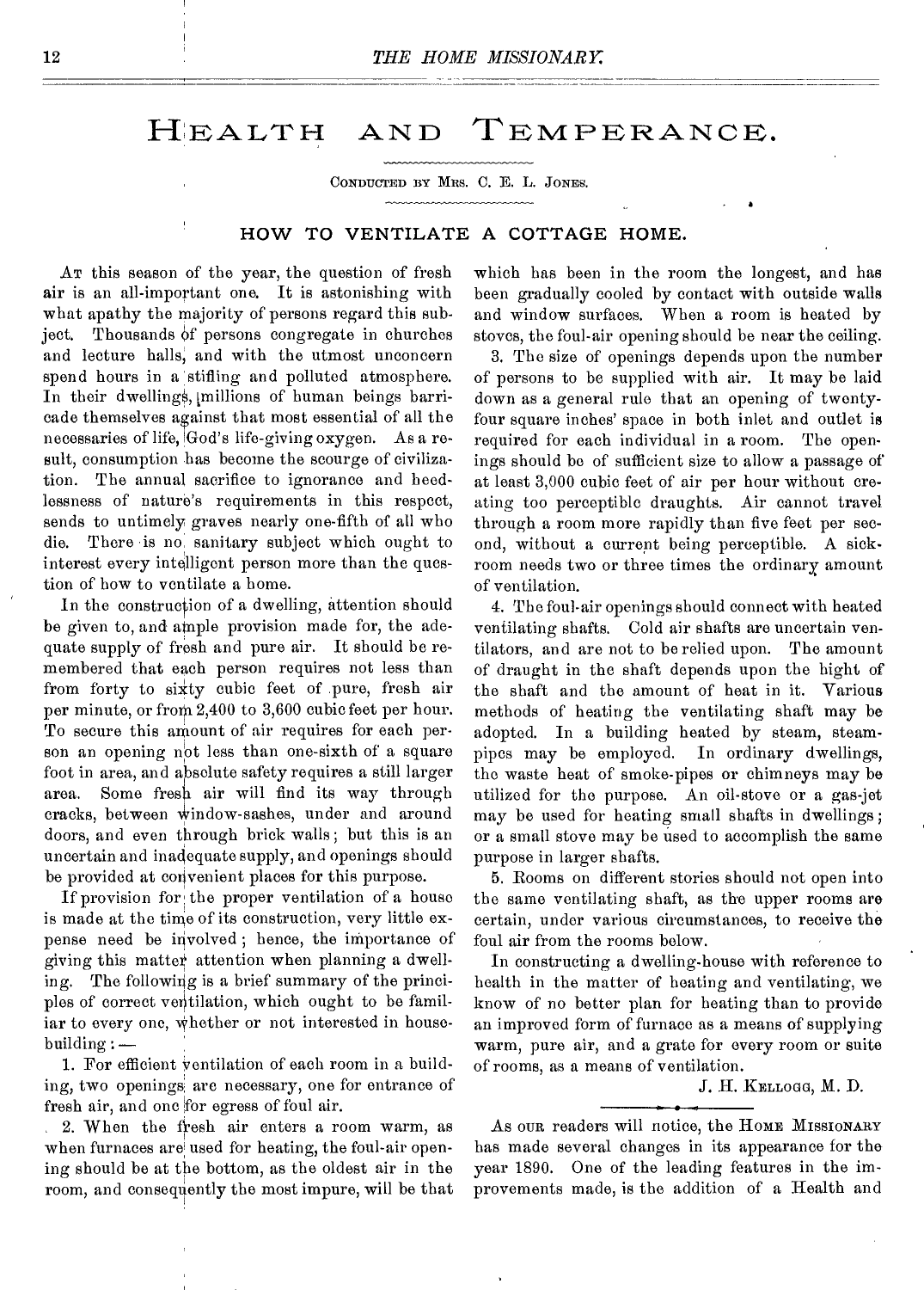Temperance Department. We believe the readers of the HOME MISSIONARY will welcome such a department, and hope they will find some helpful things in it for this line of work. There will be a short article each month on some important health subject, by writers of experience. Since the plan has been adopted of having the missionary meetings each week  $\cdot$ devoted to some special line of the work, and as health and temperance is one of these lines of work, we hope it will be made one of the most interesting meetings during the month. A program for the health and temperance meeting will appear in this department monthly, and will be made so simple and practical that all the societies everywhere can carry it out. Frequent references will be made to articles in *Good Health* and other health publications. We recommend that our readers supply themselves with *Good Health* and other health and temperance literature, that they may have material at hand to make the meetings interesting and instructive.

C. E. L. J.

### **BIBLE READING.**

1. What relation does man sustain to God ? Ps. 100 : 3.

2. How are man's needs supplied? James 1.: 17. 3. Are temporal blessings bestowed only on the righteous? Matt. 5 : 45.

4. How great is God's mercy toward his children ? Ps. 103: 11.

5. Upon what does Paul base his earnest appeal in Rom. 12 : 1 ?

6. In view of the many mercies of God, what does he entreat us to do *?-Idem.* 

7. Does God then desire that we should have physical prosperity as well as soul prosperity? 3 John 2.

8. What kind of sacrifices were acceptable to God in the old dispensation? Lev. 22 : 18-25.

9. What sacrifices does God require in this age ? Rom. 12 : 1.

10. What are our bodies said to be? 1 Cor. 6 : 19.

11. How will those be punished who defile their bodies? 1 Cor. 3 : 17.

12. Can the body be defiled by improper food and drink? Dan. 1 : 8.

13. Should we not, then, seek to know what is the best diet for man ?

14. Why was the light of health reform given us? " Testimony to the Church," vol. 3, p. 161.

15. When light is given us, what ought we to do? John 12 : 35,36. W. H. W.

MAN sustains to God the relation of creature to Creator. God supplies all of man's needs. Certain of his blessings come alike upon the righteous and the wicked. This shows God's great love to man. After recounting bis many *mercies,* the apostle Paul exclaims : " I beseech you by the *mercies* of God." It is our Creator's will and desire that we should have physical health and prosperity as well as spiritual prosperity.

The Lord required of his people in the former dispensation that they should offer unto him an animal without blemish, as a burnt-offering, to be consumed, upon the altar. He now requires of us that we present our *bodies* a living sacrifice; and the apostle declares it to be only our reasonable service.

Again : our bodies are said to be the temple of the Holy Ghost which is in us ; and the sacred writer declared that he who defiles the temple of God, him will God destroy. Do we not defile our bodies, when, by eating improper food, breathing impure air, or otherwise abusing them, we bring upon ourselves suffering and disease? God has given us the light of health reform, "that we might see our sin in violating the laws which he has established in our being." ("Testimony for the Church," vol. 3, p. 161.) When light is given us, we should walk in it ; for when the light which God gives, is slighted, it will be withdrawn, and we will be left to walk in the sparks of our own kindling.

FOR appropriate articles for select readings at the health and temperance meeting, we recommend the article in the January number of *Good Health,* page 26, entitled, " Combating Germs in the Sick-room," or the article entitled " Disinfection after Diphtheria and Scarlet-fever," on page 27 of the same issue. Where other appropriate matter is at hand, it can be used. The readings should be short, pointed, and well rendered. It might sometimes add to the interest to have two or three short, pointed articles read by different persons, when they will come within the limit of the ten minutes assigned to this part of the program. Great care should be taken to avoid long, prosy, poorly read articles.

#### **PROGRAM.**

1. Song.

2. Responsive reading (Dan. 1 : 8-21), 5 minutes.

3. Prayer.

- 4. Select reading, 10 minutes.
- 5. Bible questions, 20 minutes.
- 6. Essay, " Importance of Pure Air," 5 minutes.
- 7. Bits of experience, 10 minutes.
- 8. Business, 20 minutes.
- 9. Song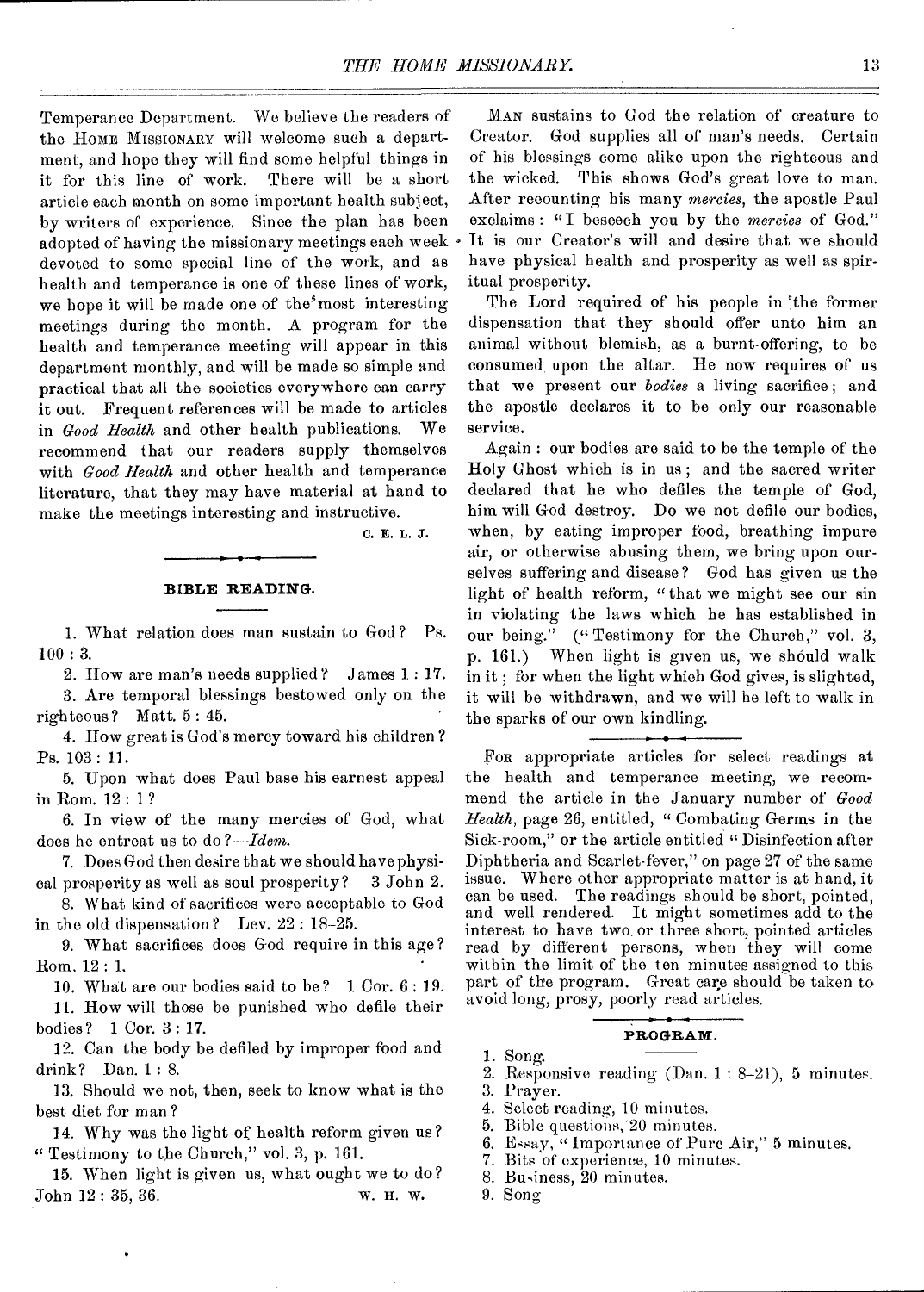# RELIGIOUS LIBERTY.

CONDUCTED Br A. F. BALLENGER.

# **QUESTIONS ON NATIONAL REFORM.**

1. What three educational and religious measures introduced by Senator Blair, of New Hampshire, are now pending in Congress ? See Note.

2. Explain how a bill becomes a law, also how an amendment becomes a part of the Constitution. See Note.

3. What is the title of the new Sunday bill? and how does it differ from the title of the bill introduced by the same Senator in the **WE HAV** Congress? See *Review and Herald* of January 7, and the *Amercan Sentinel* of January 9, also Note.

4. As stated in the title, what is the object of the present bill?

5. If the object is to secure to the people the privileges of rest and of religious worship, free from disturbance by others, on the first day of the week, is there any need for such a law ? See Note.

6. Against what are the provisions of Section 1 directed ? and what territory do they cover ?

7. Against what is the second section directed ? and what part of the country would be affected by it ? See Note.

8. Against what is the third section directed? what is its jurisdiction, and what the penalty for its violation ?

9. Against wbat is the fourth section directed ?

10. Show the injustice of the fifth section. See Note.

11. What labor is exempted in the first part of Section 6 ?

12. Are seventh-day observers exempted ? See Note.

13. What organizations are directly championing the bill ?  $Ans. +$  The National Reform Association, the American Sabbath Union, and the Woman's Christian Temperance Union.

14. What are the plans of their promoters?

15. What are We doing to oppose these bills?

16. If passed, what will be the result?

#### NOTES.

THREE measures of interest to every American citizen are now before Congress : **1.** The Educational Bill, which provides for the appropriation of seventyseven million of dollars, to be apportioned to the several States and Territories during a term of eight years, according to the illiteracy of their inhabitants. This bill has no connection with the two following religious measures, having been before Congress for several years prior to their introduction at the last session. 2. The Educational Amendment, which provides for the support and maintenance of free public schools, in which, among other things, are to be taught the principles of Christianity. 3. The National Sunday bill.

A bill becomes a law by receiving the support of a majority of both houses of Congress, and the signature of the President; in case of the President's veto, it becomes a law by receiving the support of two thirds of both houses.

An amendment to the Constitution, besides the above, must be ratified by the legislatures of three fourths of the States.

Those expressions which in the original Sundayrest bill revealed its religious character, have been omitted. The original bill, according to its title, was intended "to promote its [ Sunday's] observance as a day of religious worship ; " the present bill, although just as stringent, is presented as "a bill to secure to the people the privileges of rest and of religious worship, free from disturbance by others, on the first day of the week." A change in the title only, will not change the object of the bill.

If the object as stated in the title of the Sundayrest bill is the only object of its passage, then it is not needed ; for there is not a State or a Territory in the United States which does not secure to its citizens the privileges of rest and religious worship on the first day of the week. Although there is no law "to secure to the people the privileges of rest and of religious worship, free from disturbance by others," on the seventh day of the week, Seventh-day Adventists have always enjoyed these privileges undisturbed.

The writer interviewed three Seventh-day Adventists who had attended worship on or near Main St.,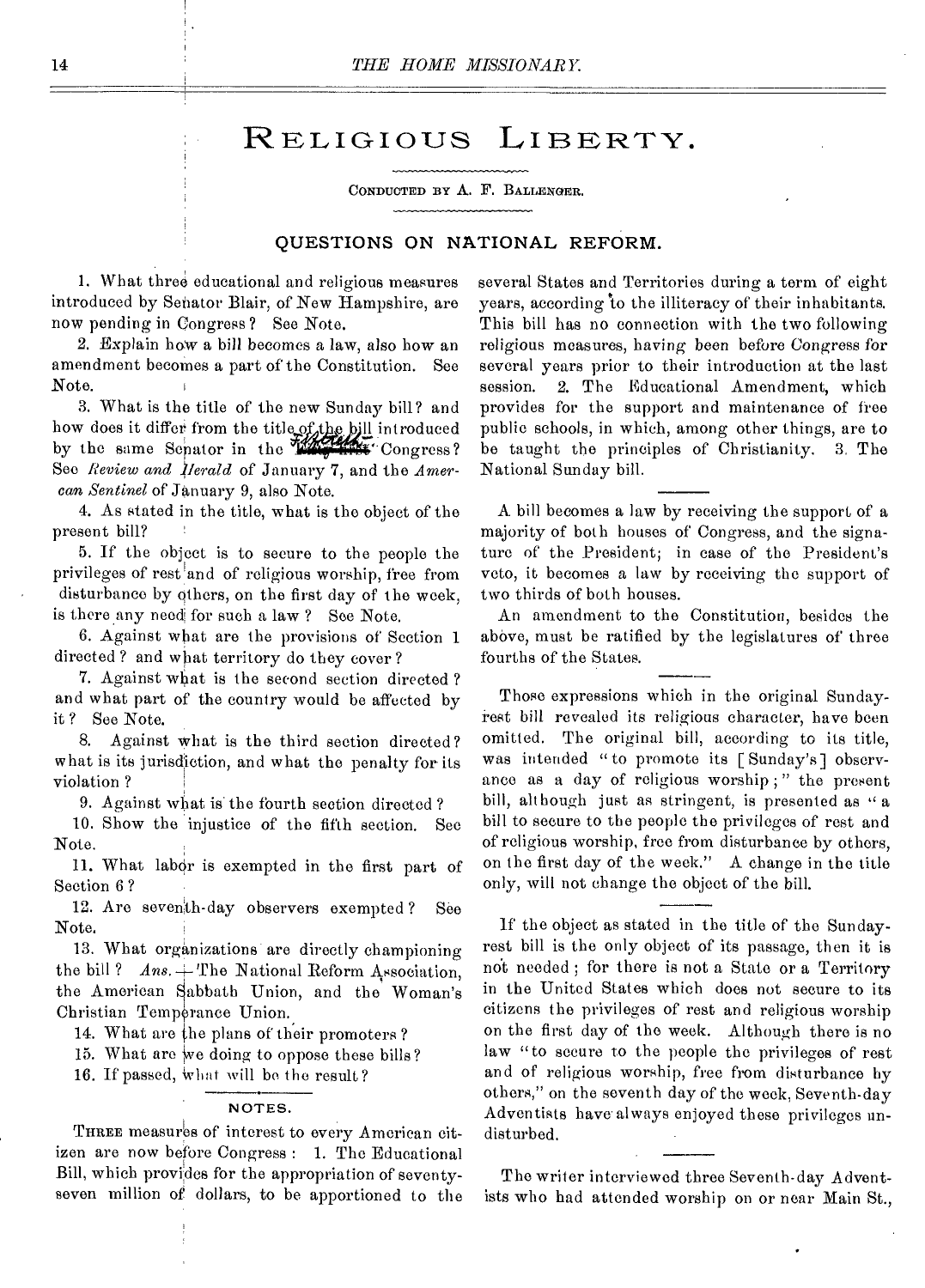Battle Creek, Mich., for over thirty-four years, within two blocks of the Michigan Central Railroad, and during all that time they testify that they have never been disturbed in their Sabbath worship by a daily newspaper, an open post-office, the construction of public works, or common street traffic. And although as much opposed to Sabbath labor as any first-day observer is to Sunday labor, they had no complaint to make of disturbance in religious worship, and would strenuously oppose any law compelling rest on the seventh day.

In the recent trial of several seventh-day observers in Tennessee for the violation of the Sunday law, every witness for the prosecution testified that he was not disturbed, annoyed, or inconvenienced by the labor for which the arrests were made. All this goes to show that the bill is to " secure " respect for a religious idea, and not " privileges " of rest and religious worship.

The second section would have the effect of stopping all transportation and delivery of mail matter in the United States during the first day of the week, except as provided in the bill.

According to the provisions of Section 5, any uncivil street-loafer can sue for and receive from an honest man, the latter's hard-earned wages, for the performance of a civil act on a civil day.

Seventh-day observers are offered —not without a protest, as indicated by the word *sanction* —what the friends of the Sunday-rest bill are pleased to call an " exemption"; but the last clause of the bill destroys its usefulness as such. This gives permission to seventh-day observers to do such work, only, as will not disturb others, a provision given to all, as seen by the title of the bill and the first and third sections. A disturbance may be interpreted to mean plowing corn, hoeing in the garden, or splitting wood with which to cook breakfast.

The program laid out is to concentrate their forces on a Sunday bill for the District of Columbia, worded much like the national bill, and to be introduced by Senator Breckenridge, of Kentucky. By this they hope to commit Congress to Sunday legislation, and thus pave the way for the passage of the national bill.

RELIGIOUS LIBERTY LITERATURE. — AS a people, we should be thankful to God that we find ourselves in possession, in the present crisis, of such excellent literature with which to oppose religious legislation.

The value of the *American Sentinel,* which is fast earning a national reputation, can hardly be overestimated as an educator of public sentiment in favor of religious liberty. During the next few months it should be placed in the hands of thousands of public men, such as legislators, lawyers, judges, State, county, and city officials, superintendents of public instruction, etc.

" Civil Government and Religion," " The National Sunday Law," " Views of National Reform," and *Sentinel* tracts, are all opportune publications, dealing as they do with questions that are of vital interest to every American citizen. Those soliciting signatures to the petitions should carry these publications with them, and as they are offered to workers at a very liberal discount, their sale will go far toward paying the expenses of the agent.

The petition has been prepared in two sizes, a large one for general use, a small one for use by lecturers. The large petition can be obtained in the English, French, German, Swedish, and Holland languages.

A new leaflet has just been published for the use of those engaged in soliciting signatures to the petition. It is entitled, "My Reasons for Signing the Petition Against Religious Legislation." It gives sixteen plain, forcible reasons for signing the petition, and is intended to be left with the signer, to fortify him in his position, call attention more fully to the subject, and advertise the Association, the *Sentinel,* and religious liberty literature. It is furnished free to workers.

### **PROGRAM.**

I. Song. 2. Responsive Scripture reading (Dan. 3 : 1-25).

4. Roll<sup>\*</sup>

5. A short history of the rise and progress of the Sunday-law movement:1-

6. Questions on the Blair Sunday bill.<sup>†</sup>

7. Notes of experience.§

8. Song.

f This should not occupy more than ten minutes, and should be carefully prepared and read as an essay or given as an address. Matter for this can be found in "Thoughts on D iniel and the Revelation," "Marvel of Nations," "Civil Government and Religion," "National Sunday Law," and *Sentinel* tracts.

t Extended answers to these questions will be found in the *Review and Herald* of January 7, the *American Sentinel* of January 9, and the "National Sunday Law."

These should be short, interesting experiences by those who have spoken, written, or canvassed with the petition in the interests of religious liberty. They should not consume more than ten minutes.

<sup>3.</sup> Prayer.

<sup>\*</sup>This exercise can be made very interesting by each member's responding with a scriptural quotation bearing on the subject of religious liberty, such as, "My kingdom is not of this world"<br>(John 18:36); "Render therefore unto Cæsar the things which are Cæsar's, and unto God the things that are God's." Also, Acts 4 : 19 ; Dan. 3 : 16, 17 ; 6 : 10 ; Rev. 14 : 9-12 ; 15 : 2, etc.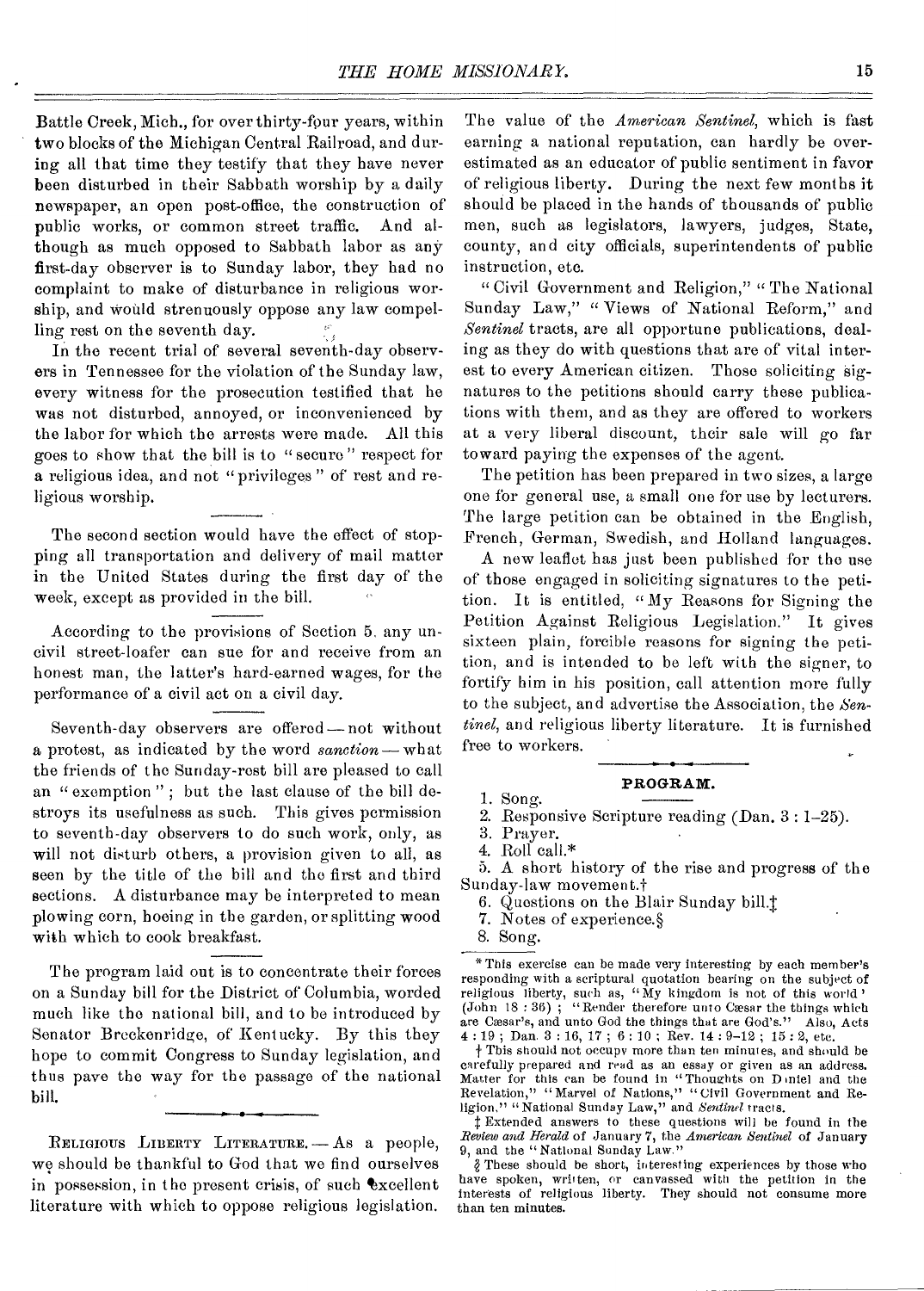# CANVASSER'S DEPARTMENT.

CONDUCTED BY C. ELDRIDGE.

#### **MISSIONARY HYMN.**

*Air. —"From* Greenland's Icy Mountains."

" WHOM shall I send?" He sayeth; " What servant shall it be? ' T is Faith's strong voice that prayeth, "My Master, 0 send me Send me to tell thy story, Abroad or here at home ; Send me, 0 Lord, before thee, Where thou thyself wilt come.

"Send me, for I have known thee; I would thy witness be, To speak thy message only ; My Master, O send me ! Send me to speak of Jesus, Of what my Lord hath done, His finished work most precious, — Of this and this alone.

" To bring the lost and sinning To thee, the sinless One, To speak sweet words and winning, Of Christ, the Father's Son. Send me to dark est places, To many a shadowed home, Where, with thy shining graces, Lord Jesus, thou wilt come.

" Send me to work appointed, But, Master, let me be By thine own power anointed; Then, Master, O send me ! Not unto us the glory, When lost ones find their home; We only go before thee, Where thou thyself wilt come." *— Missionary Review.* 

OWING to the rapid growth of our canvassing work, it has become necessary to provide some medium by which we may keep our canvassers informed in regard to the progress of the work in which they are more especially interested, and afford a channel through which any individual can present subjects of general interest. Many have thought that a paper devoted to the; interests of the canvassing work should be started, and some may feel not a little disappointed that this department has but four pages at its disposal. But, when they come to consider the difficulties in the way of conducting such an enterprise, and the real advantages to be gained by having this branch of the work appear at the same time in the same issue with the various other branches of the work, they will be willing to concede that this is the wisest plan.

The Review and Herald Office will furnish to all canvassers actually engaged in the field, and as long as they shall remain therein, one subscription to the HOME MISSIONARY. By this means we shall not only keep the canyasser well informed in regard to the movements of the canvassing corps, but concerning other important phases of the work. In fact, it will become a cyclopedia of our work, and no one need be ignorant concerning any branch of it.

We earnestly solicit communications from all, especially from the district and State agents. It is our design to make this department instructive and interesting, and worthy the patronage of all. We shall not be able to do this, however, unless every canvasser feels and manifests a personal interest in the enterprise. Now, send us communications from all parts of the field, not too long or prosy. Come right to the point with short and spicy articles, facts concerning the work in that part of the field where you are stationed. We want every State to be heard from in every number. If you are friendly to this department, remember that whether it shall succeed or fail, depends upon its friends. It is a new departure in the canvassing work. Let us each see to it that we do what we can to keep it afloat.  $\qquad \alpha$ . E.

## **DISTRICT AGENTS.**

THE canvassers, and those interested in their welfare, will be pleased to learn that the General Conference Committee has appointed, as district agents, the following : —

- E. E. Miles, District No. 1.
- A. F. Harrison, District No. 2.
- *J.* E. Froom and F. E. Belden, District No. 3.
- F. L. Mead, District No. 4.

W. R. Smith, District No. 5.

S. N. Curtiss, District No. 6.

This is in harmony with the action taken by the late General Conference. The above-mentioned territory comprises the Conference districts referred to in the Conference *Bulletin.* 

The duties of the District agents will be to render the State agents and canvassers in their respective districts such assistance as they may require, attend State meetings, hold canvassing conventions, give instructions, etc., etc., under the supervision of the General Canvassing Agent. C. E.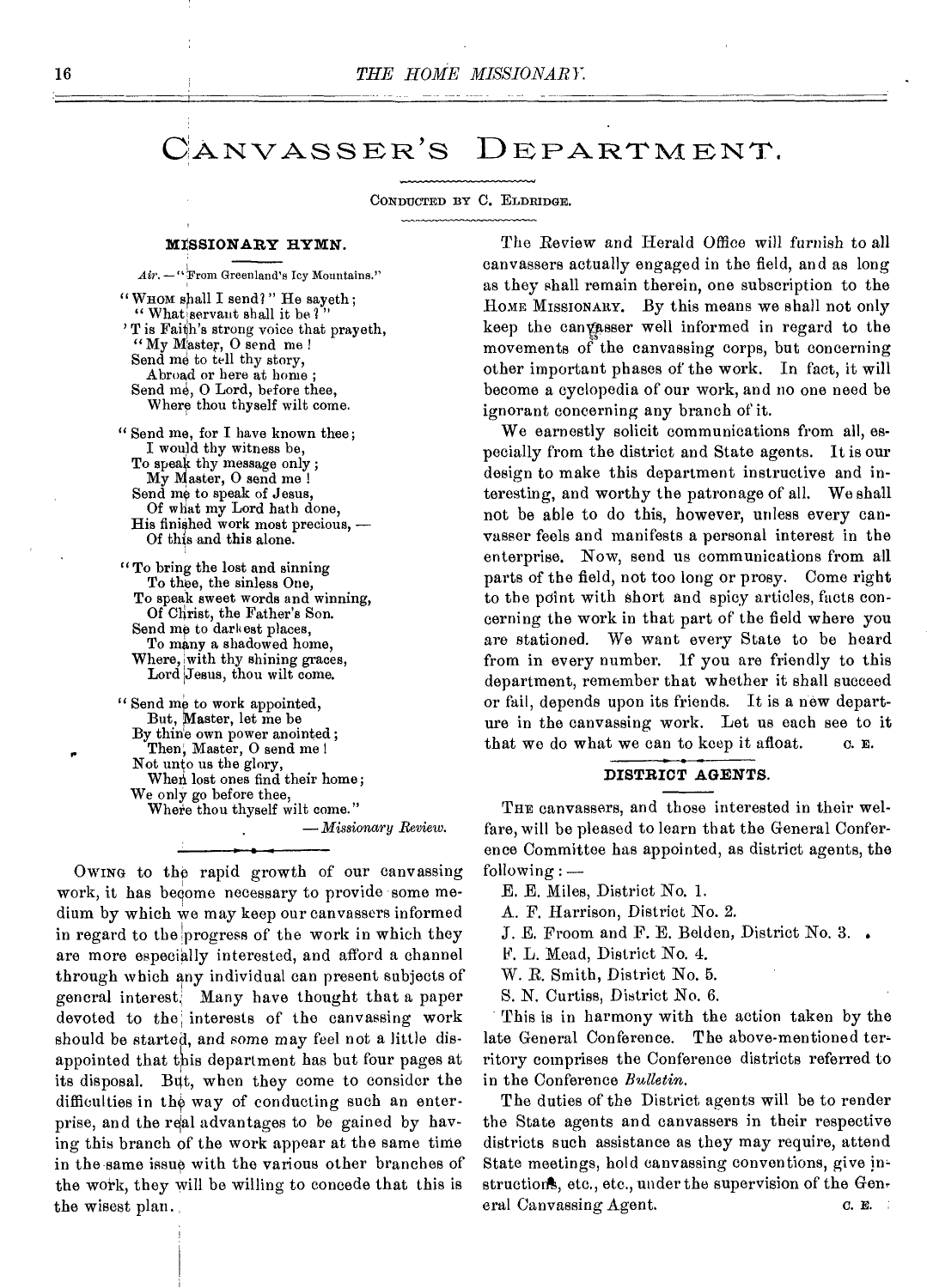### **STATE AGENTS' CONVENTION.**

A STATE agents' convention will convene at Battle Creek, Jan. 30, 1890, at 9 : 30, A. M. We look forward to this meeting of district and State agents with much interest. This will be the first meeting of this nature ever held in any country. A convention of agents in the interest of canvassing, marks a new era in the subscription book business. We fully believe that the results of this meeting will be felt throughout the whole civilized world, and that our book work will receive an impetus that will be noted by all. Our work is thoroughly organized in nearly every, State in the Union, and to make the system perfect, it only requires a meeting of all the leading workers, to discuss local difficulties, and to adopt such plans as may be considered for the best interests of the several localities. This convention affords just such an opportunity, and we hope to see every district and State agent in attendance. Questions pertaining to the work, together with plans for the future, will be brought up for consideration.

We request any canvasser having questions to ask, to send them in to the convention, where they will receive proper attention.  $\qquad \qquad \text{c. } \mathbf{E}.$ 

# **HOW TO WORK AMONG FRENCH ROMAN CATHOLICS.**

Ir is generally thought to be extremely difficult to introduce present truth among Roman Catholics. Our American brethren and sisters especially, seem to fear them to such a degree that less effort is put forth to enlighten Catholics than any other denomination. I wish I might remove from your minds these fears, that hinder your being to them what God would have us to be to *all* men — his representatives. It is with this aim that I here relate my experience during the last six months, and endeavor to show how to work effectively among this people.

It is an arduous task, it is true, but not a hopeless one ; so let us look at it in its true light. The difficulties of the work should not make us shrink from attempting it, or question whether or not it will succeed, when the salvation of souls depends upon the effort to be made. That it is to be done is evident ; the query is, *How shall we do it?* 

To know how to approach a person, we must know that person, in order to present the truth in such a manner as not to arouse prejudice. Those, therefore, who would work for Boman Catholics, should know what Catholics are in belief and in practice, and also how they regard Protestants. In general, they are

a sincere people. The church, and its ceremonies, teachings, etc., are mysteries to them, which hold them in awe and in a spirit of submission.

What is needed in every branch of the work, is frankness in deal, but especially in our dealings with Catholics. I have found that we have the best success when we do not try to hide anything from them. When I am asked if I am a Protestant, I always reply : " Yes ; I was brought up by Protestant parents, who taught me to love the Lord Jesus Christ." I have never, to my knowledge, lost an order by acknowledging that I was a Protestant.

There is no stereotyped manner of meeting their objections, but there are general precautions to be observed. The worker must know the doctrines of the Roman Catholic Church ; for if he does not, he will, despite the care he may take, say something unwittingly that will injure their feelings, and turn them against himself and his work. They possess strong affections and strong aversions, and will either love and defend you, or as vigorously oppose you.

There were some with whom I had to be more reserved than with others; but, as ever with those who love God, I could be more free with the strongest and most faithful Catholics than with others. I also found that good language, simple and well expressed, and gentle, polite conduct, were a power to keep them in good spirits. To talk about Christ, his sufferings, and those of his mother, the holy apostles, etc., will command their attention as will nothing else. It takes from their minds all ideas of discussion, which, should you foster it, would ruin your prospect of accomplishing any good.

One may expect to hear many very superstitious stories. Listen quietly, and when opportunity is afforded, give some historical facts about the " saint " in question, or turn the conversation to some truth contained in the narration. The Lord gives presenceof mind to say such things as just suit the case. You have to listen to stories only when you stay over night with families ; for in canvassing we tend to our business—selling the book.

I will leave for another number of the Home Mis-SIONARY, other points of interest regarding the work among this people. E. P. August.

#### **FOREIGN REPORTS.**

ENGLAND. 451 HOLLOWAY ROAD, LONDON, ENGLAND. DEC. 17, 1889.

*Dear Brother Eldridge:* —

Knowing your anxiety in regard to the canvassing work in this part of the great harvest field, I give you below a summary of the report just received from Brother Ellery Robinson, of the work of the company at Hull, for last week : —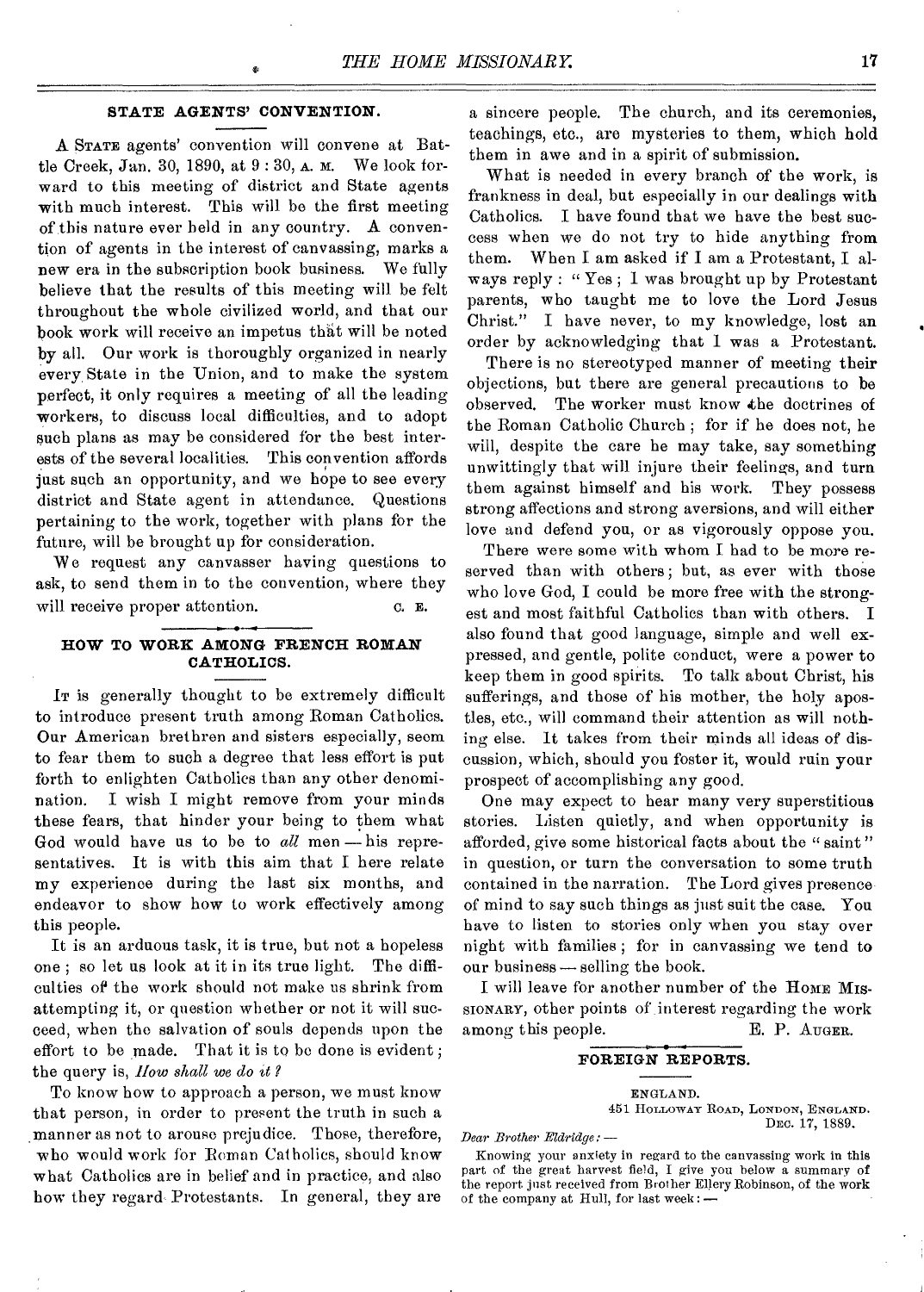|                  | Hours<br>worked. | Orders<br>taken. | Cash<br>received. |
|------------------|------------------|------------------|-------------------|
| Ellery Robinson, | 29.              | 10               | 37 <sub>6</sub>   |
| W. H. Covell,    | 19               | 6                | 8                 |
| E. H. Covell,    | $28\%$           | 24               | 20                |
| C. J. Schwartz,  | 27               | 24               |                   |
| G. W. Bailey.    | 31               | 15               | 5 9d              |
| T. B. Bolton.    | 6                | 2                |                   |
|                  |                  |                  |                   |
| Totals.          | $140\%$          | 81               |                   |

You will see from this that in less than seventeen days, of eight hours length, or about twenty-three and one-half hours each, the above was done. So I am now sure that the canvassing work is a success in England. We hid a little hitch on account of price, but have reduced that to three shillings and two shillings, 3s cloth and 2s paper covers (this is for "Prophetic Lights"), and the canvassers are well pleased. They expect to do better hereafter. I hope you will send many such companies. Rejoice with us. We are well and courageous. Yours, etc. W M. SAUNDERS.

Verily, we have reason to rejoice over this report from our brethren in England, and assure them that we feel as deep an interest in the success of the work there as themselves. Our interest in their success goes even further than England. It reaches out and beyond, for upon the success or failure of this canvassing company will depend the practicability of establishing other 'canvassing companies here and there in other parts of the great harvest field.

The company sent to England was selected with great care, and received final instructions under the direction of Brother E. E. Miles, and started with bright hopes and anticipations to do duty in a foreign land. We rejoice that they have neither disappointed themselves nor their friends. We look upon this as an advance move in the work of presenting our literature to the world ; suffice it to say that it has proved an unquestioned success. Let us take courage from this and press forward in the work, fully believing that when we work, the Lord will work with us.

### CENTRAL EUROPE.

We are much pleased to receive a report from this field, showing a working force of thirty-one canvassers, and a sale of 1,140 books for the month, thus further demonstrating that no one country or people can justly claim a monopoly of the book business. We are daily reminded that the work begun in feebleness is onward, and that the task we set out to perform ; viz., to organize the denomination and canvass the world, is entirely practicable. The work is already well under way.

Canvassing in Europe is attended with far greater difficulties than in America. There the workers have to meet and overcome obstacles which we have never been called upon to meet. Let these honest and selfsacrificing workers have our sympathies, help, and prayers.

### CANADA.

This has proved to be a splendid field for the canvasser. The establishment of a branch office of the

Review and Herald Office, at Toronto, where books can be published and obtained without the annoying delays and difficulties incident to having them shipped from one country to another, rendering them subject to duties, has placed the Canadian canvasser on an equal footing with his brethren in the States. During the past year we have sold over 10,000 copies of " Bible Readings," to say nothing of other books, pamphlets, and tracts. The sales for the last six weeks foot up \$5,0l6.50.

A late report from that field shows that they have a present canvassing force of thirty-five, distributed as follows: Nova Scotia, 5; New Brunswick, 5; Providence of Quebec, 5 ; Providence of Ontario, 18 ; Manitoba, 2 ; while a much larger force was at work during the summer, which is usually the case. Many more contemplate entering the field soon. The prospect for this large field is all that could be expected, considering the limited time it has been occupied.

The two canvassers sent into Manitoba have done well, having sold over \$1,000 worth of " Bible Readdings." We have received the most flattering reports from our canvassers in that field, relative to the country and its people, with whom the canvasser comes in daily contact.

While canvassing presents its difficulties in every field, even in Canada, we believe the Canadian canvassers meet with fewer hinderances than those working elsewhere. The people are kind, honest, and hospitable, and as a rule feel in honor bound to take any book for which they have subscribed. This, of course, tends to make the delivery of books even more pleasant than takin orders for them.

THE GERMAN AND THE FRENCH "LIFE OF CHRIST."

It is gratifying to be able to announce that these valuable and important books have been carefully revised, and will soon be ready for the canvasser. Six more illustrations have been added, which, with the thorough revision they have received, will make the books even more useful and interesting than before, and partly atone, we hope, for the delay experienced in getting them ready for circulation.

## NEW YORK.

This State, with nineteen canvassers in the field, sold books enough in one week, in December last, to amount to \$442.90. Owing to there having been until lately, no State agent appointed who could give his whole time to the work, this State has been somewhat behind in the race ; but now, as we note the added number of canvassers, and the consequent and. constantly increasing book sales, we believe the wisdom of the action taken in securing the services of an efficient State agent will be apparent to all.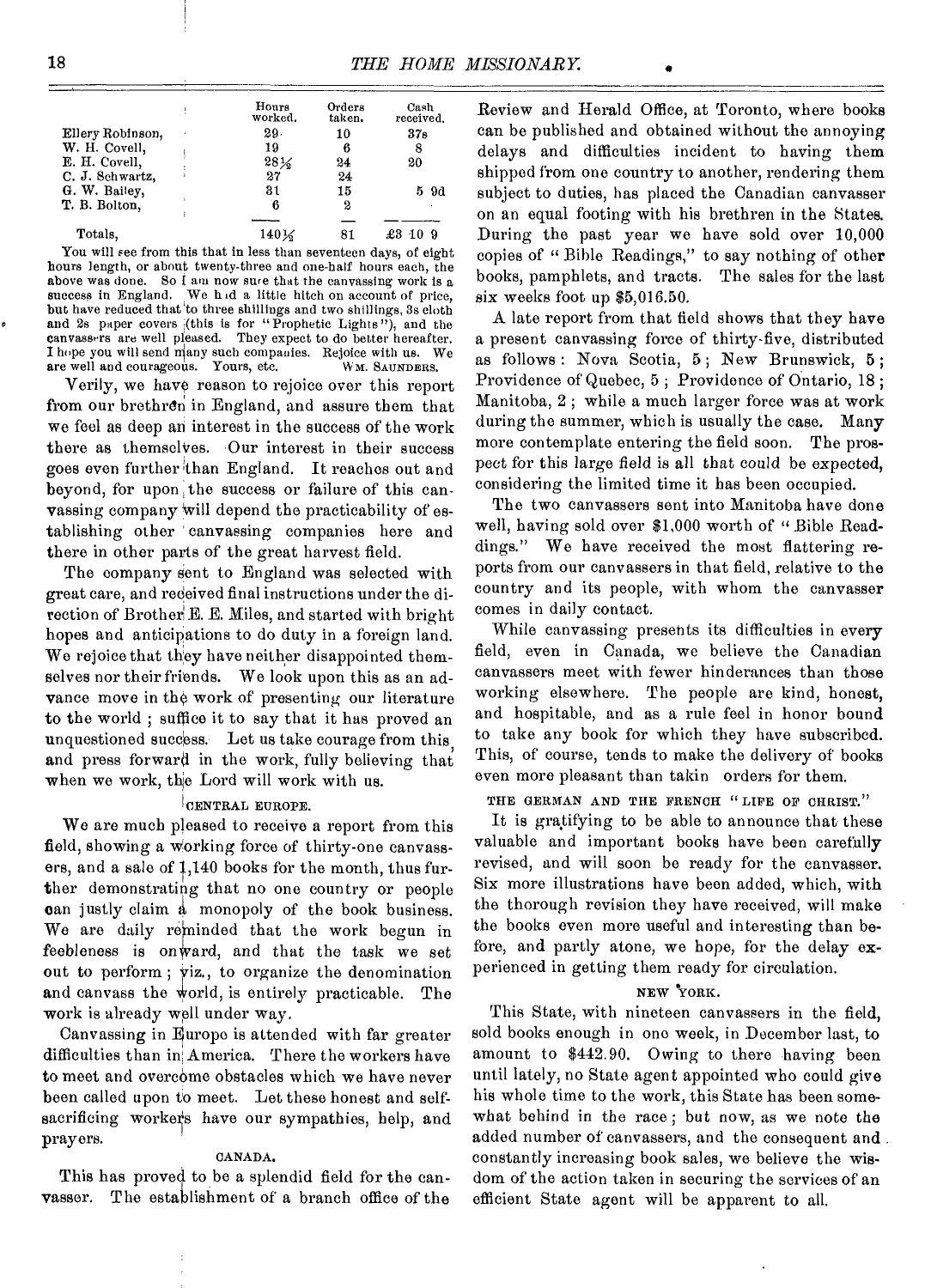## NEW ENGLAND.

• We have no very recent report 'from this part of the field, owing to the fact that Brother Miles has been engaged in visiting different parts of his district, and giving instructions to those at work therein. We had the pleasure of meeting him in Brooklyn, N. Y., two weeks ago. Ho had just returned from a tour of instruction, and was then engaged in holding a canvassers' drill in that city. The meeting was well attended, and good attention was given to his instructions. He reported a satisfactory trip, and was well pleased with the canvassing outlook. He also assured us that the work in New England was still onward, and that the last report he had received showed sales to the amount of \$500 per week.

# LOUISIANA.

A late letter from Brother A. F. Harrison brings the information that he now has three companies at work in his territory, located at Now Orleans, Baton Rouge, and Shreveport. The work in this part of the field has been steadily increasing from the first. In addition to the canvassers sent to that field from Kansas, many local workers have been developed. It is from these companies that we expect to find workers to take the lead in other Southern States. They are' now gaining an experience which will particularly fit them for work in that warm climate, and among the Southern people.

# GEORGIA.

We presume the canvassers are aware of the fact that a branch of the Review and Herald Office has been established in Atlanta, Ga., which we are pleased to state, gives evidence of a move in the right direction. The prospects aro most flattering. The adjacent States seem to appreciate the situation, and are looking to Atlanta as a base of supplies in the South. The Atlanta imprint on our books seems to take well with the Southern people, and the prospect of developing the South into a profitable field is certainly encouraging.

### PENNSYLVANIA.

This State still stands in the front rank of bookselling States. Their last report shows that their sales amounted to \$643.40 for the week, forty canvassers reporting. When we stop to consider that the above report is for a week in December, we are led to contrast the present prosperous state of affairs with the work done in that State two years ago. This happy result has been brought about by means of thorough organization and the employment of a State agent.

### WEST VIRGINIA.

During the month of November, 1889, this State,

with but fourteen canvassers, sold books to the value of \$691.35. This demonstrates that our books can be sold anywhere.

### ATLANTIC CONFERENCE.

For the week ending Dec. 6, 1889, the seventeen canvassers at work in this field took orders to the amount of \$378.40. This is comparatively a new field, and the work is only fairly begun there. Brother Parmelee has been appointed State agent, and we have reason to expect a good work done in that Conference.

# SOUTH DAKOTA.

The last report received from this State is very encouraging, and contains the remark, "Taking everything into consideration, we think all bids fair for a profitable winter's work." They also report that one family has accepted the truth, as a result of reading "Thoughts on Daniel and the Revelation," purchased of one of their canvassers. Another lady in that State has begun a life of obedience from reading a copy of "Tabernacle Lectures." The total amount of sales for the week ending Dec. 20, 1889, was \$191. Certainly South Dakota has no cause for discouragement. Let the good work go on.

# MISSOURI.

While some of the canvassers in Missouri have temporarily retired from the field, as is to be expected at this season of the year, those who remain are meeting with good success, and deliver all their books. While one canvasser failed to deliver three books for which he had taken orders, the extra copies which he disposed of more than made up for it. Some new canvassers are soon to enter the field ; and upon the whole, the outlook is cheering, and we have no doubt that the future has great things in store for this State.

## WISCONSIN.

We are assured, from the last report from Wisconsin, that the German canvassers have already caught up with the press on the German "Life of Christ," and have turned their attention to the canvass for the German " Thoughts," hoping soon to catch up on that book also. There seems to be a determination upon the part of our German brethren to dispose of books in that language as fast as the press can turn them off. We hope the brethren and sisters of other tongues will catch the spirit and example, and in friendly emulation, endeavor to even distance them in the good race. Eight now canvassers have been added to their force, and we learn there are more to follow. Wisconsin seems to be in earnest, and other States will have to look out, or relinquish their laurels.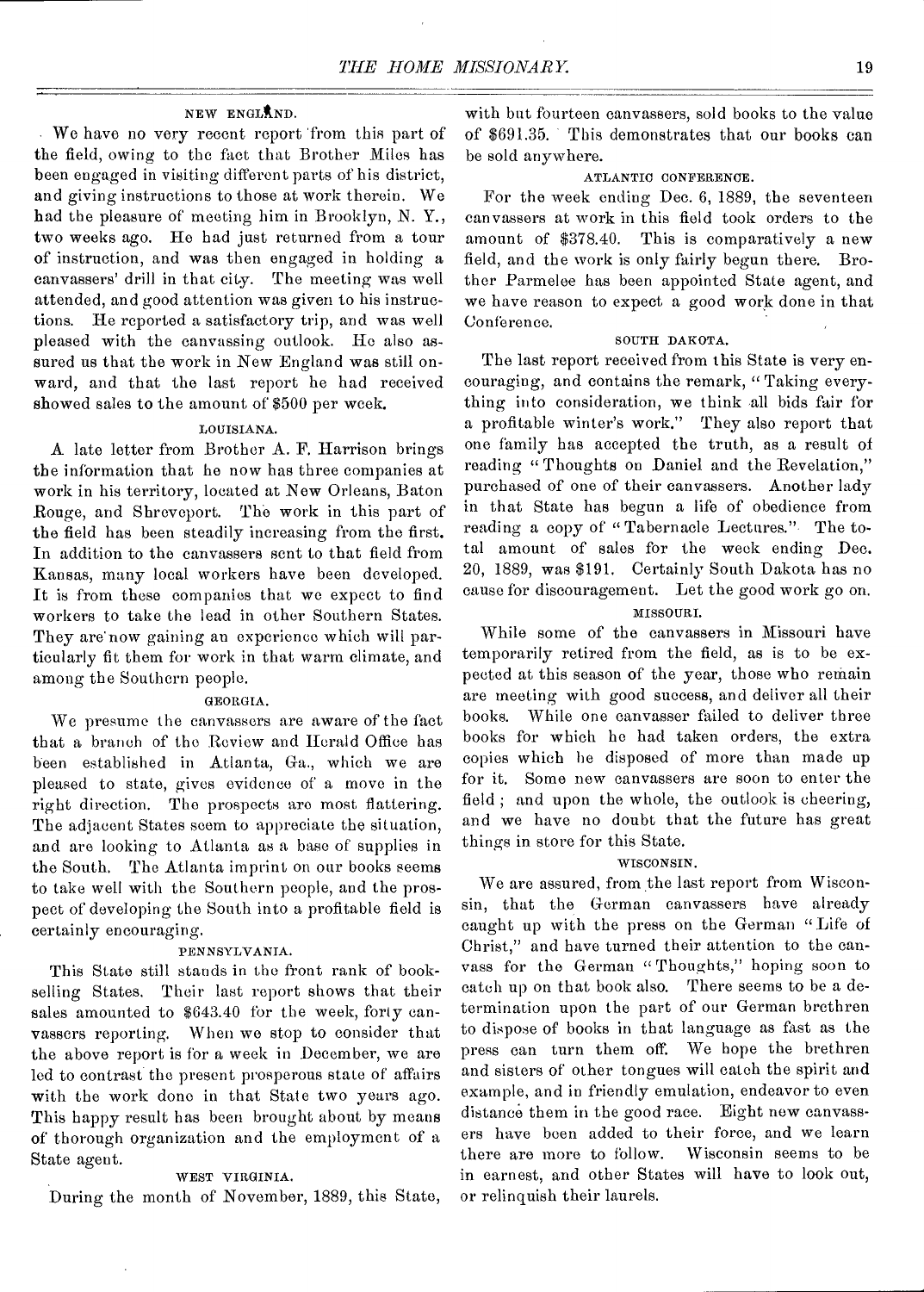# **THE HOME MISSIONARY.**

PUBLISHED MONTHLY BY THE

INTERNATIONAL !TRACT AND MISSIONARY SOCIETY.

| Price, 25 cents per year. |  |  |
|---------------------------|--|--|

| L. C. CHADWICK, V<br>DAN. T JONES   |  |  | EDITORS. |
|-------------------------------------|--|--|----------|
| BATTLE CREEK, MICH., JANUARY, 1890. |  |  |          |

SOME of our readers will receive more than one copy of the HOME ,MISSIONARY this month. All who do are requested to hand the extra copy to some one who will be interested in its contents.

A LARGE number of old subscribers, whose subscription expired with the December number, will receive the first number of Vol. II. All such are requested to send in their subscriptions at once. We believe all who have read Vol. I. will want Vol. II., also. Very important 'matter for our workers will appear in the next two numbers.

THE January number of the HOME MISSIONARY has been increased to twenty pages. The extra four pages have been added to the Foreign Mission Department, which, this month, contains six pages. Some excellent 'eXtracts are given from Dr. Pierson's address; delivered before the World's Centenary Missonary Conference, held in London last year. We would call especial attention to the plan he suggests, of sending colonies of Christian workers into new fields. If such a plan can be made successful in 'planting Christianity in heathen countries, could not a similar plan be made effective in introducing the third angel's message in countries that have not yet been entered?

WEEKLY missionary meetings should be organized in every church and company where it is possible, and One evening of each week be giren to the study of the subject' for the Week, and plans for, the work. One sister, to whom  $|a|$  rude outline for a program for the weekly meetings had been sent, writes : "I' am happy to say that our missionary meetings are very interesting. 'In fact, they are more so than 'any, other meetings we have; for in working for other poor souls, our own hearts have been watered; and the more we do in this work, the more we see  $\mathfrak{t}$  do." This is only a brief quotation from the experience of one church, which' may be the experience of every' church and company in the denomination, that will undertake the work in the same spirit.

THE subjects for the weekly missionary meetings should be taken up in the following order: first week, Foreign Missions; second week, Religious Liberty ; third week, Home Missions ; fourth week, Health and Temperance. The program laid out in the January number of the HOME MISSIONARY should be used for February, and so on through the year. The librarian should act as secretary of the society, and a president and executive committee of three or more, should be elected quarterly. The ones best qualified for the different lines of work should be appointed by the executive committee to take charge of the different meetings, and to see that the programs are carried out, and the meetings made a success. Where the society is large enough, and there is sufficient talent, different persons should be appointed for each of the different lines of work. Where the church is small, the same person can take charge of more than one kind of work. In either case the persons should be appointed AT ONCE, so that they may have ample time to prepare for their work.

IN the Foreign Mission Department will be found the reports of first-day offerings for quarter ending Sept. 30, 1889. These reports show a total for the quarter of only \$3,004.80. With the work that is before us, and the many calls for help from different parts of the world, the first-day offerings for foreign missions ought to be increased ten-fold. We cannot believe that these small offerings represent the interest which our people feel in the foreign mission work. It is a perplexing question to understand why the plan of first-day offerings does not receive a more hearty support from our people. Can it be that the cares of this life so fully occupy our thoughts, that the first-day offering-box is forgotten, and often the first day of the week passes away without our consecrating a part of what God has given us, to him, to be used in carrying the light of the third angel's message to distant quarters of the globe? Shall we not be more careful, during 1890, to do something every week, that the light of truth may reach the distant parts of the earth ?

We would recommend that some one be appointed in each church to collect the first-day offerings, and that it be a part of the duty of the one appointed to this work, to see that every one in his church, who will accept it, is supplied with a box, and to collect and open the boxes at the close of the quarter, turning the money over to the librarian of the tract society, and returning the boxes to the owners for further use.

ž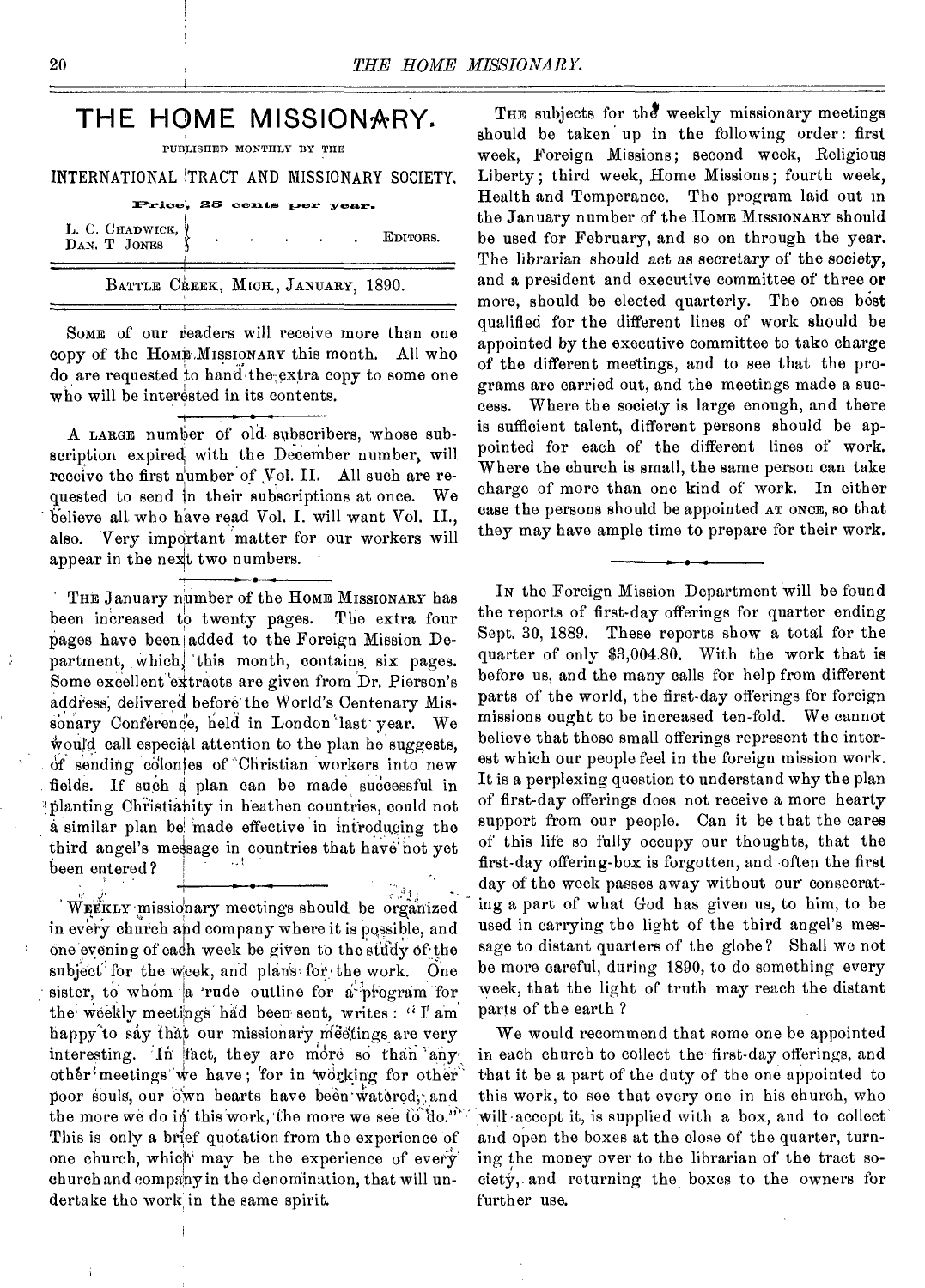#### NOTES.

THE present population of the ten largest cities in the United States, has been estimated as follows : New York, 1,611,092 ; Chicago, 1,500,000 ; Philadelphia, 1,050,000 ; Brooklyn, 805,000 ; Boston, 450,000 ; Baltimore, 450,000 ; St. Louis, 450,000 ; Cincinnati, 330,000 ; San Francisco, 320,000 ; New Orleans, 250,000.

The annual *Statistician and Economist* gives the population of the ten largest foreign cities, as follows : London, 5,100,613 ; Paris, 2,344,550 ; Canton, 1,500,000 ; Aitchi, 1,390,702 ; Berlin, 1,315,297 ; Tokio, 1,288,907 ; Vienna, 1,103,857 ; So-Cham-Foo, 1,000,000 ; Sian, 1,000,000 ; Singnan-Fu, 1,000,000.

The population of the world, in its six great divisions, is given in the *Statistician,* as follows : North America, 79,841,809 ; South America, 30,776,426 ; Europe, 341,838,528 ; Asia, 714,000,121; Africa, 219,- 932,621 ; Oceanica, 37,610,495 ; total, 1,424,000,000.

The population of the world, according to creed, is given in the *Missionary Year Book,* as follows : Protestants, 135,000,000 ; Roman Catholics, 195,000,000 ; Greek Catholics, 85,000,000 ;' Jews, 8,000,000 ; Mohammedans, 173,000,000 ; heathen, 874,000,000.

The *Statistician* gives the population of the United States according to creed, thus :—

Protestants, 18,986,874 ; Roman Catholics, 7,712,- 875; Greek Catholics, Armenians, etc., 43,936 ; Jews, 82,390.,; Mohammedans, 1,205 ; Buddhists, Confucians, etc., 106,980 ; Pagans, 275,000 ; creeds not stated, 29,576,196.

There are about 31,500,000 Protestant churchmembers in the world.

They send out to work among more than 1,000,- 000,000 of heathen and Mohammedans —

|                          | 4,000 |
|--------------------------|-------|
|                          | - 700 |
|                          | 2,000 |
|                          | 6.700 |
| They are assisted by $-$ |       |
|                          |       |
|                          |       |
|                          |       |

The Protestant Church expends for this purpose about \$12,000,000 annually.

The native Protestant converts number about 750,. 000, and the adherents number about 2,250,000, making a Christian community of about  $3,000,000$ . *Gospel in all Lands.* 

There are more than 150 Protestant societies whose purpose and work is to send out and support missionaries in foreign lands, besides many auxiliary societies that assist in various ways, especially in the raising of funds. Nearly one half this number are in Great Britain and the British colonies. About forty are in the United States, and the remainder in the various countries of Continental Europe.

The annual expenditure by Protestant Christians for missions, is about \$12,000,000, of which \$6,000,- 000 is furnished from Great Britain, \$4,000,400 from the United States, and \$2,000,000 from Continental Europe.

The annual increase of wealth in the United States, is 124 times as much as all that is given to support Protestant missions.

The *Missionary Review of the World* in its November issue, gives, under the heading "The Students' Missionary Uprising," a most interesting account of the movement which has stirred the hearts of so many young men and women in our American colleges, and led them to offer their life service to the work of foreign missions. " The movement has outgrown the early expectations of its nearest friends," says Mr. J. R. Mott, author of the article, " To-day there are recorded 3,847 volunteers ready, or preparing, to preach the unsearchable riches of Christ in every land under the sun."

It must be borne in mind, that the law of duty stands before any question of failure or success. Obligations are not to be measured by results ; and the degree of our obedience cannot be tested by the consequences of our work. All that we have to do is to ascertain, and in faithful simplicity to follow, the will of the Master. Once to a prophet it was said, "Thou shalt speak my words unto them, whether they will hear or whether they will forbear."

Another truth to be remembered is that delay is not failure. " The husbandman waiteth for the precious fruit of the earth, and hath long patience for it, until he receive the early and latter rain." It is true that the husbandman has his calendar, and can tell with some exactness how long his patience must be exercised ; whereas we know not the seasons that in their course are to bring the great harvest of the world. Of this, nevertheless, we are assured, that " the Lord is not slack concerning his promises, as some men count slackness." What appears to us